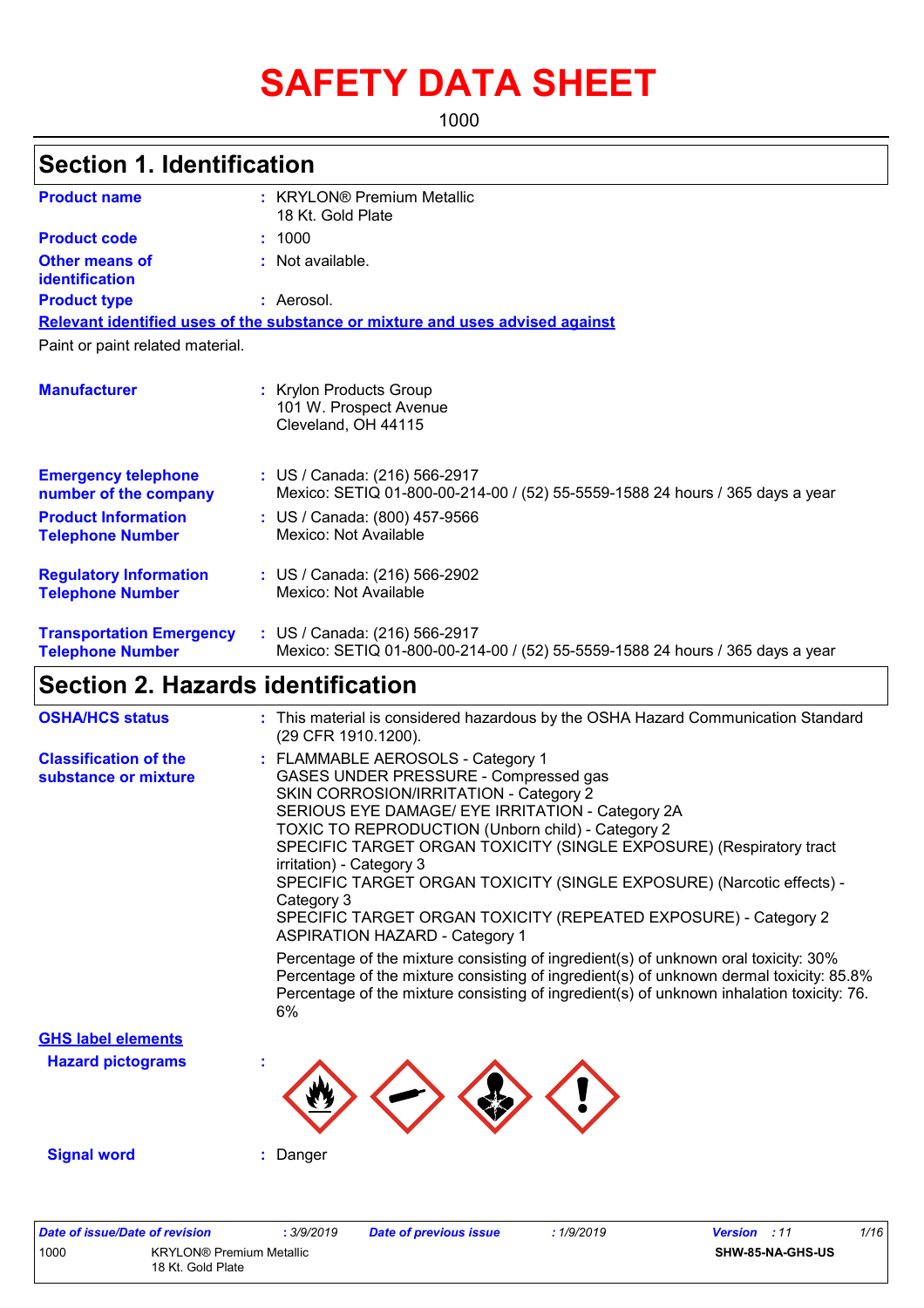## **Section 2. Hazards identification**

| <b>Hazard statements</b>                   | : Extremely flammable aerosol.<br>Contains gas under pressure; may explode if heated.<br>Causes serious eye irritation.<br>Causes skin irritation.                                                                                                                                                                                                                                                                                                                                                                                                                                                                                                                                    |
|--------------------------------------------|---------------------------------------------------------------------------------------------------------------------------------------------------------------------------------------------------------------------------------------------------------------------------------------------------------------------------------------------------------------------------------------------------------------------------------------------------------------------------------------------------------------------------------------------------------------------------------------------------------------------------------------------------------------------------------------|
|                                            | Suspected of damaging the unborn child.<br>May be fatal if swallowed and enters airways.                                                                                                                                                                                                                                                                                                                                                                                                                                                                                                                                                                                              |
|                                            | May cause respiratory irritation.                                                                                                                                                                                                                                                                                                                                                                                                                                                                                                                                                                                                                                                     |
|                                            | May cause drowsiness or dizziness.<br>May cause damage to organs through prolonged or repeated exposure.                                                                                                                                                                                                                                                                                                                                                                                                                                                                                                                                                                              |
| <b>Precautionary statements</b>            |                                                                                                                                                                                                                                                                                                                                                                                                                                                                                                                                                                                                                                                                                       |
| <b>General</b>                             | : Read label before use. Keep out of reach of children. If medical advice is needed, have<br>product container or label at hand.                                                                                                                                                                                                                                                                                                                                                                                                                                                                                                                                                      |
| <b>Prevention</b>                          | : Obtain special instructions before use. Do not handle until all safety precautions have<br>been read and understood. Wear protective gloves. Wear eye or face protection.<br>Wear protective clothing. Keep away from heat, hot surfaces, sparks, open flames and<br>other ignition sources. No smoking. Do not spray on an open flame or other ignition<br>source. Use only outdoors or in a well-ventilated area. Do not breathe dust or mist.<br>Wash hands thoroughly after handling. Pressurized container: Do not pierce or burn,<br>even after use.                                                                                                                          |
| <b>Response</b>                            | : Get medical attention if you feel unwell. IF exposed or concerned: Get medical<br>attention. IF INHALED: Remove person to fresh air and keep comfortable for breathing.<br>Call a POISON CENTER or physician if you feel unwell. IF SWALLOWED:<br>Immediately call a POISON CENTER or physician. Do NOT induce vomiting. IF ON<br>SKIN: Wash with plenty of soap and water. Take off contaminated clothing and wash it<br>before reuse. If skin irritation occurs: Get medical attention. IF IN EYES: Rinse<br>cautiously with water for several minutes. Remove contact lenses, if present and easy<br>to do. Continue rinsing. If eye irritation persists: Get medical attention. |
| <b>Storage</b>                             | : Store locked up. Protect from sunlight. Do not expose to temperatures exceeding 50<br>°C/122 °F. Store in a well-ventilated place.                                                                                                                                                                                                                                                                                                                                                                                                                                                                                                                                                  |
| <b>Disposal</b>                            | Dispose of contents and container in accordance with all local, regional, national and<br>international regulations.                                                                                                                                                                                                                                                                                                                                                                                                                                                                                                                                                                  |
| <b>Supplemental label</b><br>elements      | DELAYED EFFECTS FROM LONG TERM OVEREXPOSURE. Contains solvents which<br>can cause permanent brain and nervous system damage. Intentional misuse by<br>deliberately concentrating and inhaling the contents can be harmful or fatal. WARNING:<br>This product contains chemicals known to the State of California to cause cancer and<br>birth defects or other reproductive harm.                                                                                                                                                                                                                                                                                                     |
|                                            | Please refer to the SDS for additional information. Keep out of reach of children. Keep<br>upright in a cool, dry place. Do not discard empty can in trash compactor.                                                                                                                                                                                                                                                                                                                                                                                                                                                                                                                 |
| <b>Hazards not otherwise</b><br>classified | : None known.                                                                                                                                                                                                                                                                                                                                                                                                                                                                                                                                                                                                                                                                         |

## **Section 3. Composition/information on ingredients**

| Substance/mixture     | : Mixture        |
|-----------------------|------------------|
| <b>Other means of</b> | : Not available. |
| <i>identification</i> |                  |

#### **CAS number/other identifiers**

| <b>Ingredient name</b>          | % by weight | <b>CAS number</b> |
|---------------------------------|-------------|-------------------|
| Acetone                         | 225 - ≤50   | 67-64-1           |
| Propane                         | l≥10 - ≤25  | 74-98-6           |
| Butane                          | 210 - ≤25   | 106-97-8          |
| <b>Isobutyl Acetate</b>         | $\leq 10$   | 110-19-0          |
| <b>Ethyl 3-Ethoxypropionate</b> | 5≥ا         | 763-69-9          |
| Toluene                         | ב≥          | 108-88-3          |
| Xylene, mixed isomers           | ≤0.3        | 1330-20-7         |

Any concentration shown as a range is to protect confidentiality or is due to batch variation.

| Date of issue/Date of revision |                                                      | .3/9/2019 | Date of previous issue | 1/9/2019 | <b>Version</b> : 11 |                         | 2/16 |
|--------------------------------|------------------------------------------------------|-----------|------------------------|----------|---------------------|-------------------------|------|
| 1000                           | <b>KRYLON®</b> Premium Metallic<br>18 Kt. Gold Plate |           |                        |          |                     | <b>SHW-85-NA-GHS-US</b> |      |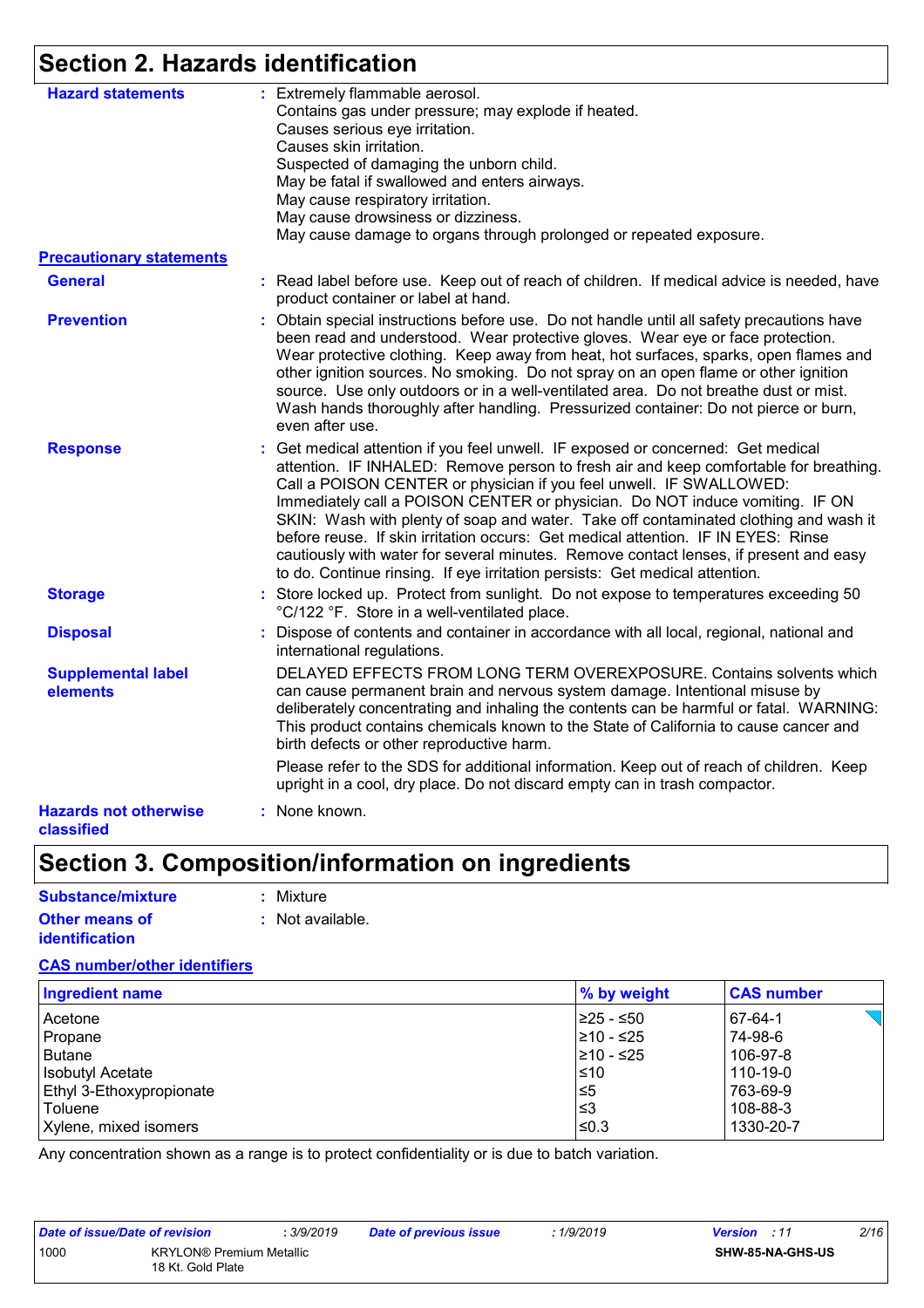### **Section 3. Composition/information on ingredients**

**There are no additional ingredients present which, within the current knowledge of the supplier and in the concentrations applicable, are classified as hazardous to health and hence require reporting in this section.**

**Occupational exposure limits, if available, are listed in Section 8.**

### **Section 4. First aid measures**

| <b>Description of necessary first aid measures</b> |                                                                                                                                                                                                                                                                                                                                                                                                                                                                                                                                                                                                                                                                                                                                                                                                                                                 |
|----------------------------------------------------|-------------------------------------------------------------------------------------------------------------------------------------------------------------------------------------------------------------------------------------------------------------------------------------------------------------------------------------------------------------------------------------------------------------------------------------------------------------------------------------------------------------------------------------------------------------------------------------------------------------------------------------------------------------------------------------------------------------------------------------------------------------------------------------------------------------------------------------------------|
| <b>Eye contact</b>                                 | : Immediately flush eyes with plenty of water, occasionally lifting the upper and lower<br>eyelids. Check for and remove any contact lenses. Continue to rinse for at least 10<br>minutes. Get medical attention.                                                                                                                                                                                                                                                                                                                                                                                                                                                                                                                                                                                                                               |
| <b>Inhalation</b>                                  | : Remove victim to fresh air and keep at rest in a position comfortable for breathing. If it<br>is suspected that fumes are still present, the rescuer should wear an appropriate mask<br>or self-contained breathing apparatus. If not breathing, if breathing is irregular or if<br>respiratory arrest occurs, provide artificial respiration or oxygen by trained personnel. It<br>may be dangerous to the person providing aid to give mouth-to-mouth resuscitation.<br>Get medical attention. If necessary, call a poison center or physician. If unconscious,<br>place in recovery position and get medical attention immediately. Maintain an open<br>airway. Loosen tight clothing such as a collar, tie, belt or waistband.                                                                                                            |
| <b>Skin contact</b>                                | : Flush contaminated skin with plenty of water. Remove contaminated clothing and<br>shoes. Continue to rinse for at least 10 minutes. Get medical attention. Wash clothing<br>before reuse. Clean shoes thoroughly before reuse.                                                                                                                                                                                                                                                                                                                                                                                                                                                                                                                                                                                                                |
| <b>Ingestion</b>                                   | : Get medical attention immediately. Call a poison center or physician. Wash out mouth<br>with water. Remove dentures if any. Remove victim to fresh air and keep at rest in a<br>position comfortable for breathing. If material has been swallowed and the exposed<br>person is conscious, give small quantities of water to drink. Stop if the exposed person<br>feels sick as vomiting may be dangerous. Aspiration hazard if swallowed. Can enter<br>lungs and cause damage. Do not induce vomiting. If vomiting occurs, the head should<br>be kept low so that vomit does not enter the lungs. Never give anything by mouth to an<br>unconscious person. If unconscious, place in recovery position and get medical<br>attention immediately. Maintain an open airway. Loosen tight clothing such as a collar,<br>tie, belt or waistband. |

#### **Most important symptoms/effects, acute and delayed**

| <b>Potential acute health effects</b> |                                                                                                                                                                                                                                                                         |
|---------------------------------------|-------------------------------------------------------------------------------------------------------------------------------------------------------------------------------------------------------------------------------------------------------------------------|
| <b>Eye contact</b>                    | : Causes serious eye irritation.                                                                                                                                                                                                                                        |
| <b>Inhalation</b>                     | : Can cause central nervous system (CNS) depression. May cause drowsiness or<br>dizziness. May cause respiratory irritation.                                                                                                                                            |
| <b>Skin contact</b>                   | : Causes skin irritation.                                                                                                                                                                                                                                               |
| <b>Ingestion</b>                      | : Can cause central nervous system (CNS) depression. May be fatal if swallowed and<br>enters airways.                                                                                                                                                                   |
| Over-exposure signs/symptoms          |                                                                                                                                                                                                                                                                         |
| Eye contact                           | : Adverse symptoms may include the following:<br>pain or irritation<br>watering<br>redness                                                                                                                                                                              |
| <b>Inhalation</b>                     | : Adverse symptoms may include the following:<br>respiratory tract irritation<br>coughing<br>nausea or vomiting<br>headache<br>drowsiness/fatigue<br>dizziness/vertigo<br>unconsciousness<br>reduced fetal weight<br>increase in fetal deaths<br>skeletal malformations |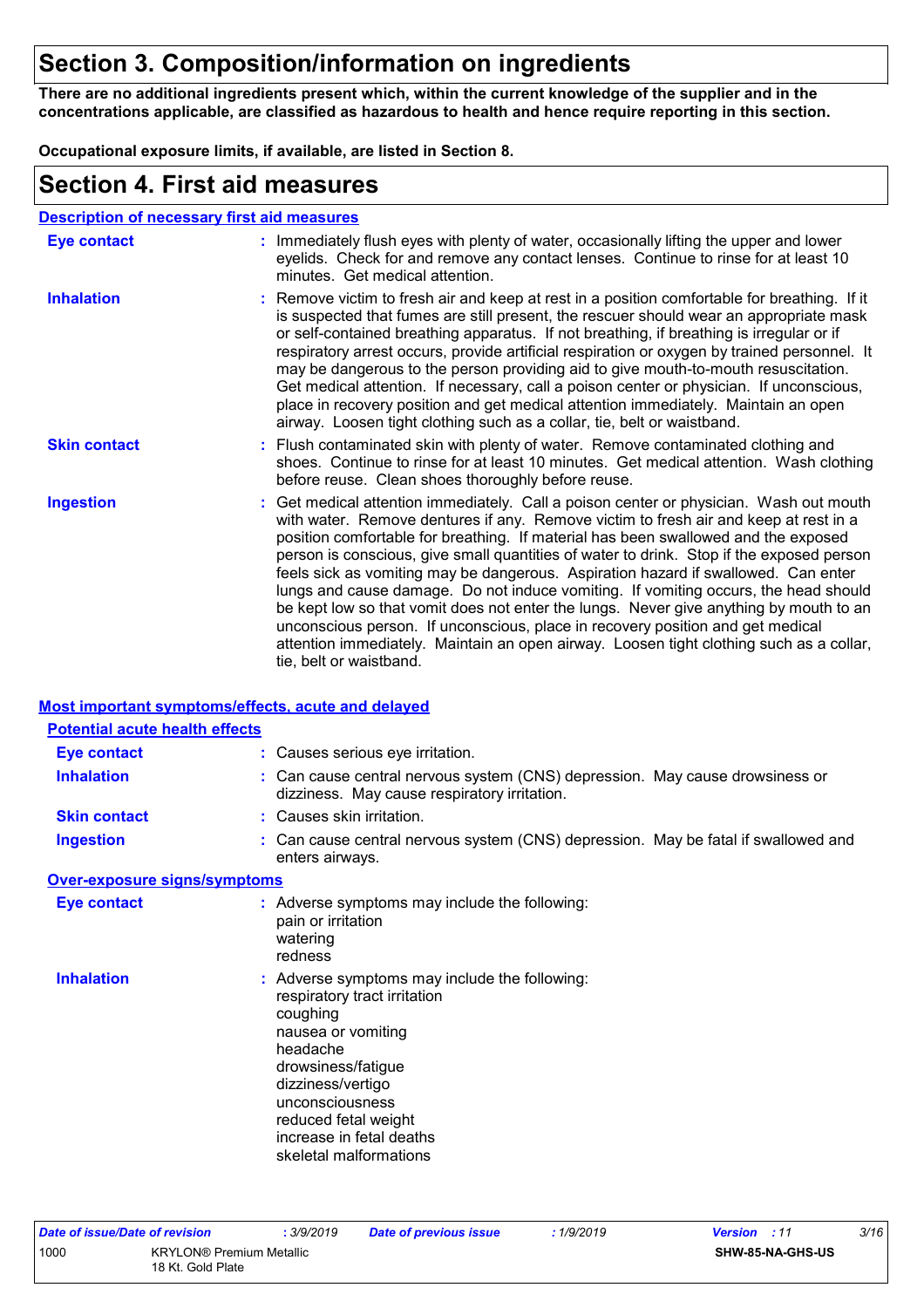## **Section 4. First aid measures**

| <b>Skin contact</b>               | : Adverse symptoms may include the following:<br>irritation<br>redness<br>reduced fetal weight<br>increase in fetal deaths<br>skeletal malformations                                                                                                                                                                    |
|-----------------------------------|-------------------------------------------------------------------------------------------------------------------------------------------------------------------------------------------------------------------------------------------------------------------------------------------------------------------------|
| <b>Ingestion</b>                  | : Adverse symptoms may include the following:<br>nausea or vomiting<br>reduced fetal weight<br>increase in fetal deaths<br>skeletal malformations                                                                                                                                                                       |
|                                   | <u>Indication of immediate medical attention and special treatment needed, if necessary</u>                                                                                                                                                                                                                             |
| <b>Notes to physician</b>         | : Treat symptomatically. Contact poison treatment specialist immediately if large<br>quantities have been ingested or inhaled.                                                                                                                                                                                          |
| <b>Specific treatments</b>        | : No specific treatment.                                                                                                                                                                                                                                                                                                |
| <b>Protection of first-aiders</b> | : No action shall be taken involving any personal risk or without suitable training. If it is<br>suspected that fumes are still present, the rescuer should wear an appropriate mask or<br>self-contained breathing apparatus. It may be dangerous to the person providing aid to<br>give mouth-to-mouth resuscitation. |

**See toxicological information (Section 11)**

### **Section 5. Fire-fighting measures**

| <b>Extinguishing media</b>                               |                                                                                                                                                                                                                                                                                                                                                                                                                                                       |
|----------------------------------------------------------|-------------------------------------------------------------------------------------------------------------------------------------------------------------------------------------------------------------------------------------------------------------------------------------------------------------------------------------------------------------------------------------------------------------------------------------------------------|
| <b>Suitable extinguishing</b><br>media                   | : Use an extinguishing agent suitable for the surrounding fire.                                                                                                                                                                                                                                                                                                                                                                                       |
| <b>Unsuitable extinguishing</b><br>media                 | : None known.                                                                                                                                                                                                                                                                                                                                                                                                                                         |
| <b>Specific hazards arising</b><br>from the chemical     | : Extremely flammable aerosol. Runoff to sewer may create fire or explosion hazard. In<br>a fire or if heated, a pressure increase will occur and the container may burst, with the<br>risk of a subsequent explosion. Gas may accumulate in low or confined areas or travel<br>a considerable distance to a source of ignition and flash back, causing fire or explosion.<br>Bursting aerosol containers may be propelled from a fire at high speed. |
| <b>Hazardous thermal</b><br>decomposition products       | : Decomposition products may include the following materials:<br>carbon dioxide<br>carbon monoxide                                                                                                                                                                                                                                                                                                                                                    |
| <b>Special protective actions</b><br>for fire-fighters   | : Promptly isolate the scene by removing all persons from the vicinity of the incident if<br>there is a fire. No action shall be taken involving any personal risk or without suitable<br>training. Move containers from fire area if this can be done without risk. Use water<br>spray to keep fire-exposed containers cool.                                                                                                                         |
| <b>Special protective</b><br>equipment for fire-fighters | : Fire-fighters should wear appropriate protective equipment and self-contained breathing<br>apparatus (SCBA) with a full face-piece operated in positive pressure mode.                                                                                                                                                                                                                                                                              |

## **Section 6. Accidental release measures**

|                                | Personal precautions, protective equipment and emergency procedures                                                                                                                                                                                                                                                                                                                                                                                                                                                                                                                                                                                                                                                                                                              |
|--------------------------------|----------------------------------------------------------------------------------------------------------------------------------------------------------------------------------------------------------------------------------------------------------------------------------------------------------------------------------------------------------------------------------------------------------------------------------------------------------------------------------------------------------------------------------------------------------------------------------------------------------------------------------------------------------------------------------------------------------------------------------------------------------------------------------|
| For non-emergency<br>personnel | : No action shall be taken involving any personal risk or without suitable training.<br>Evacuate surrounding areas. Keep unnecessary and unprotected personnel from<br>entering. In the case of aerosols being ruptured, care should be taken due to the rapid<br>escape of the pressurized contents and propellant. If a large number of containers are<br>ruptured, treat as a bulk material spillage according to the instructions in the clean-up<br>section. Do not touch or walk through spilled material. Shut off all ignition sources. No<br>flares, smoking or flames in hazard area. Avoid breathing vapor or mist. Provide<br>adequate ventilation. Wear appropriate respirator when ventilation is inadequate. Put<br>on appropriate personal protective equipment. |

| Date of issue/Date of revision |                                                      | : 3/9/2019 | <b>Date of previous issue</b> | : 1/9/2019 | <b>Version</b> : 11 |                  | 4/16 |
|--------------------------------|------------------------------------------------------|------------|-------------------------------|------------|---------------------|------------------|------|
| 1000                           | <b>KRYLON®</b> Premium Metallic<br>18 Kt. Gold Plate |            |                               |            |                     | SHW-85-NA-GHS-US |      |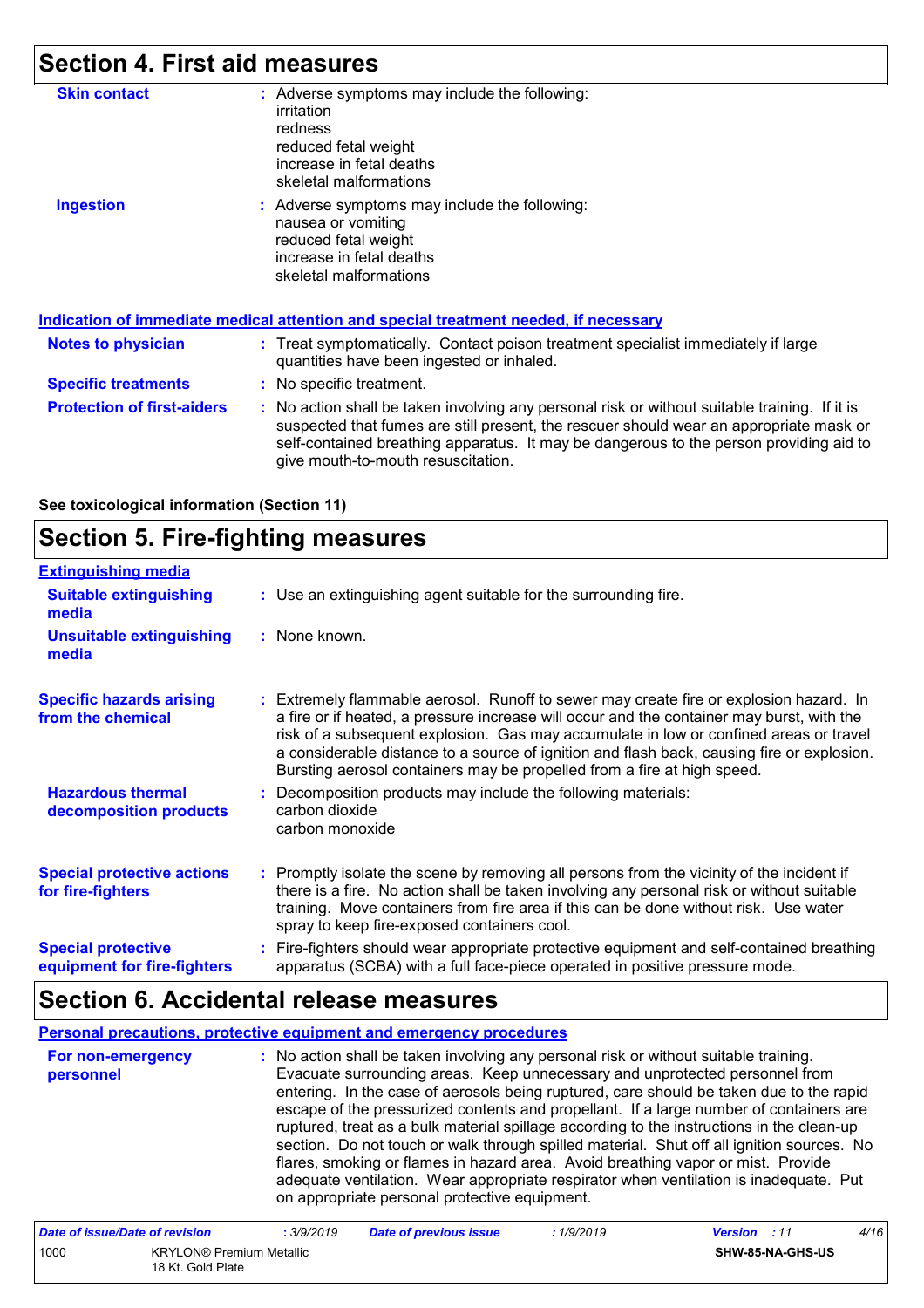## **Section 6. Accidental release measures**

|  | For emergency responders : If specialized clothing is required to deal with the spillage, take note of any information in |
|--|---------------------------------------------------------------------------------------------------------------------------|
|  | Section 8 on suitable and unsuitable materials. See also the information in "For non-                                     |
|  | emergency personnel".                                                                                                     |

**Environmental precautions :** Avoid dispersal of spilled material and runoff and contact with soil, waterways, drains and sewers. Inform the relevant authorities if the product has caused environmental pollution (sewers, waterways, soil or air).

#### **Methods and materials for containment and cleaning up**

| <b>Small spill</b> | : Stop leak if without risk. Move containers from spill area. Use spark-proof tools and<br>explosion-proof equipment. Dilute with water and mop up if water-soluble. Alternatively,<br>or if water-insoluble, absorb with an inert dry material and place in an appropriate waste<br>disposal container. Dispose of via a licensed waste disposal contractor.                                                                                                                                                                                                                                                                                                                                                                                                        |
|--------------------|----------------------------------------------------------------------------------------------------------------------------------------------------------------------------------------------------------------------------------------------------------------------------------------------------------------------------------------------------------------------------------------------------------------------------------------------------------------------------------------------------------------------------------------------------------------------------------------------------------------------------------------------------------------------------------------------------------------------------------------------------------------------|
| <b>Large spill</b> | : Stop leak if without risk. Move containers from spill area. Use spark-proof tools and<br>explosion-proof equipment. Approach release from upwind. Prevent entry into sewers,<br>water courses, basements or confined areas. Wash spillages into an effluent treatment<br>plant or proceed as follows. Contain and collect spillage with non-combustible,<br>absorbent material e.g. sand, earth, vermiculite or diatomaceous earth and place in<br>container for disposal according to local regulations (see Section 13). Dispose of via a<br>licensed waste disposal contractor. Contaminated absorbent material may pose the<br>same hazard as the spilled product. Note: see Section 1 for emergency contact<br>information and Section 13 for waste disposal. |

### **Section 7. Handling and storage**

| <b>Protective measures</b>                                                       | : Put on appropriate personal protective equipment (see Section 8). Pressurized<br>container: protect from sunlight and do not expose to temperatures exceeding 50°C. Do<br>not pierce or burn, even after use. Avoid exposure - obtain special instructions before<br>use. Avoid exposure during pregnancy. Do not handle until all safety precautions have<br>been read and understood. Do not get in eyes or on skin or clothing. Do not breathe<br>vapor or mist. Do not swallow. Avoid breathing gas. Use only with adequate ventilation.<br>Wear appropriate respirator when ventilation is inadequate. Store and use away from<br>heat, sparks, open flame or any other ignition source. Use explosion-proof electrical<br>(ventilating, lighting and material handling) equipment. Use only non-sparking tools.<br>Empty containers retain product residue and can be hazardous. |  |
|----------------------------------------------------------------------------------|------------------------------------------------------------------------------------------------------------------------------------------------------------------------------------------------------------------------------------------------------------------------------------------------------------------------------------------------------------------------------------------------------------------------------------------------------------------------------------------------------------------------------------------------------------------------------------------------------------------------------------------------------------------------------------------------------------------------------------------------------------------------------------------------------------------------------------------------------------------------------------------|--|
| <b>Advice on general</b><br>occupational hygiene                                 | : Eating, drinking and smoking should be prohibited in areas where this material is<br>handled, stored and processed. Workers should wash hands and face before eating,<br>drinking and smoking. Remove contaminated clothing and protective equipment before<br>entering eating areas. See also Section 8 for additional information on hygiene<br>measures.                                                                                                                                                                                                                                                                                                                                                                                                                                                                                                                            |  |
| <b>Conditions for safe storage,</b><br>including any<br><b>incompatibilities</b> | : Store in accordance with local regulations. Store away from direct sunlight in a dry, cool<br>and well-ventilated area, away from incompatible materials (see Section 10) and food<br>and drink. Protect from sunlight. Store locked up. Eliminate all ignition sources. Use<br>appropriate containment to avoid environmental contamination. See Section 10 for<br>incompatible materials before handling or use.                                                                                                                                                                                                                                                                                                                                                                                                                                                                     |  |

### **Section 8. Exposure controls/personal protection**

**Control parameters**

**Occupational exposure limits (OSHA United States)**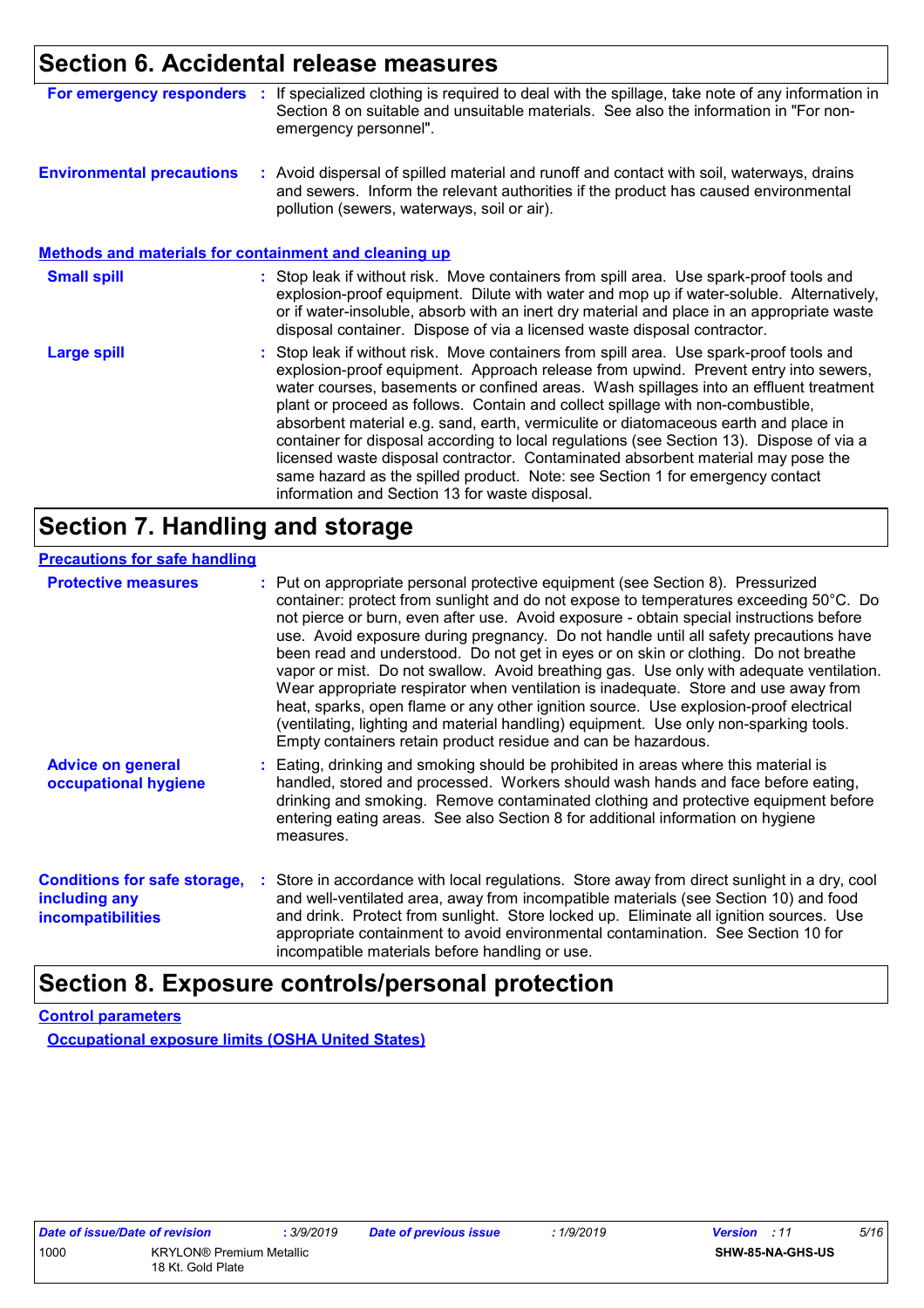| <b>Ingredient name</b>   | <b>Exposure limits</b>                    |
|--------------------------|-------------------------------------------|
| Acetone                  | ACGIH TLV (United States, 3/2018).        |
|                          | TWA: 250 ppm 8 hours.                     |
|                          | STEL: 500 ppm 15 minutes.                 |
|                          | NIOSH REL (United States, 10/2016).       |
|                          | TWA: 250 ppm 10 hours.                    |
|                          | TWA: 590 mg/m <sup>3</sup> 10 hours.      |
|                          | OSHA PEL (United States, 5/2018).         |
|                          | TWA: 1000 ppm 8 hours.                    |
|                          | TWA: 2400 mg/m <sup>3</sup> 8 hours.      |
| Propane                  | NIOSH REL (United States, 10/2016).       |
|                          | TWA: 1000 ppm 10 hours.                   |
|                          | TWA: 1800 mg/m <sup>3</sup> 10 hours.     |
|                          | OSHA PEL (United States, 5/2018).         |
|                          | TWA: 1000 ppm 8 hours.                    |
|                          | TWA: 1800 mg/m <sup>3</sup> 8 hours.      |
|                          | ACGIH TLV (United States, 3/2018). Oxygen |
|                          | <b>Depletion [Asphyxiant].</b>            |
|                          |                                           |
| <b>Butane</b>            | NIOSH REL (United States, 10/2016).       |
|                          | TWA: 800 ppm 10 hours.                    |
|                          | TWA: 1900 mg/m <sup>3</sup> 10 hours.     |
|                          | ACGIH TLV (United States, 3/2018).        |
|                          | STEL: 1000 ppm 15 minutes.                |
| <b>Isobutyl Acetate</b>  | NIOSH REL (United States, 10/2016).       |
|                          | TWA: 150 ppm 10 hours.                    |
|                          | TWA: 700 mg/m <sup>3</sup> 10 hours.      |
|                          | OSHA PEL (United States, 5/2018).         |
|                          | TWA: 150 ppm 8 hours.                     |
|                          | TWA: 700 mg/m <sup>3</sup> 8 hours.       |
|                          | ACGIH TLV (United States, 3/2018).        |
|                          | STEL: 150 ppm 15 minutes.                 |
|                          | TWA: 50 ppm 8 hours.                      |
| Ethyl 3-Ethoxypropionate | None.                                     |
| Toluene                  | OSHA PEL Z2 (United States, 2/2013).      |
|                          | TWA: 200 ppm 8 hours.                     |
|                          | CEIL: 300 ppm                             |
|                          | AMP: 500 ppm 10 minutes.                  |
|                          | NIOSH REL (United States, 10/2016).       |
|                          | TWA: 100 ppm 10 hours.                    |
|                          | TWA: 375 mg/m <sup>3</sup> 10 hours.      |
|                          | STEL: 150 ppm 15 minutes.                 |
|                          | STEL: 560 mg/m <sup>3</sup> 15 minutes.   |
|                          | ACGIH TLV (United States, 3/2018).        |
|                          | TWA: 20 ppm 8 hours.                      |
|                          |                                           |
| Xylene, mixed isomers    | ACGIH TLV (United States, 3/2018).        |
|                          | TWA: 100 ppm 8 hours.                     |
|                          | TWA: 434 mg/m <sup>3</sup> 8 hours.       |
|                          | STEL: 150 ppm 15 minutes.                 |
|                          | STEL: 651 mg/m <sup>3</sup> 15 minutes.   |
|                          | OSHA PEL (United States, 5/2018).         |
|                          | TWA: 100 ppm 8 hours.                     |
|                          | TWA: 435 mg/m <sup>3</sup> 8 hours.       |

**Occupational exposure limits (Canada)**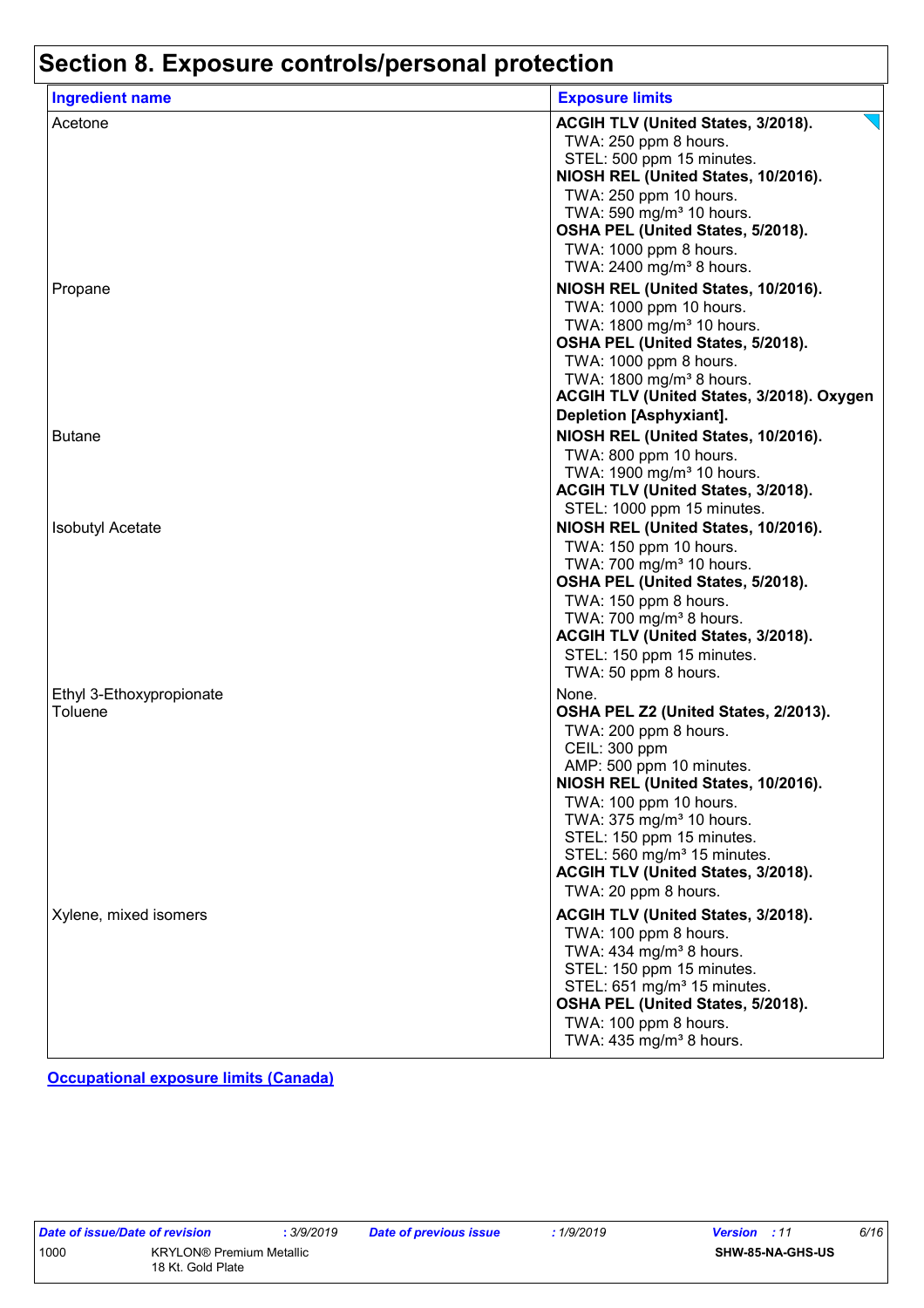| <b>Ingredient name</b> | <b>Exposure limits</b>                                                                                                                                                                                                                                                                                                                                                                                                                                                                                                                                                                                                                                                                                                                  |
|------------------------|-----------------------------------------------------------------------------------------------------------------------------------------------------------------------------------------------------------------------------------------------------------------------------------------------------------------------------------------------------------------------------------------------------------------------------------------------------------------------------------------------------------------------------------------------------------------------------------------------------------------------------------------------------------------------------------------------------------------------------------------|
| Acetone                | CA Alberta Provincial (Canada, 6/2018).<br>8 hrs OEL: 1200 mg/m <sup>3</sup> 8 hours.<br>15 min OEL: 1800 mg/m <sup>3</sup> 15 minutes.<br>8 hrs OEL: 500 ppm 8 hours.<br>15 min OEL: 750 ppm 15 minutes.<br><b>CA British Columbia Provincial (Canada,</b><br>7/2018).<br>TWA: 250 ppm 8 hours.<br>STEL: 500 ppm 15 minutes.<br>CA Ontario Provincial (Canada, 1/2018).<br>TWA: 250 ppm 8 hours.<br>STEL: 500 ppm 15 minutes.<br>CA Quebec Provincial (Canada, 1/2014).<br>TWAEV: 500 ppm 8 hours.<br>TWAEV: 1190 mg/m <sup>3</sup> 8 hours.<br>STEV: 1000 ppm 15 minutes.<br>STEV: 2380 mg/m <sup>3</sup> 15 minutes.<br><b>CA Saskatchewan Provincial (Canada,</b><br>7/2013).<br>STEL: 750 ppm 15 minutes.<br>TWA: 500 ppm 8 hours. |
| Normal propane         | CA Alberta Provincial (Canada, 6/2018).<br>8 hrs OEL: 1000 ppm 8 hours.<br>CA Quebec Provincial (Canada, 1/2014).<br>TWAEV: 1000 ppm 8 hours.<br>TWAEV: 1800 mg/m <sup>3</sup> 8 hours.<br>CA Ontario Provincial (Canada, 1/2018).<br>TWA: 1000 ppm 8 hours.<br><b>CA Saskatchewan Provincial (Canada,</b><br>7/2013).<br>STEL: 1250 ppm 15 minutes.<br>TWA: 1000 ppm 8 hours.<br><b>CA British Columbia Provincial (Canada,</b><br>7/2018). Oxygen Depletion [Asphyxiant].                                                                                                                                                                                                                                                             |
| <b>Butane</b>          | CA Alberta Provincial (Canada, 6/2018).<br>8 hrs OEL: 1000 ppm 8 hours.<br>CA Quebec Provincial (Canada, 1/2014).<br>TWAEV: 800 ppm 8 hours.<br>TWAEV: 1900 mg/m <sup>3</sup> 8 hours.<br>CA Ontario Provincial (Canada, 1/2018).<br>TWA: 800 ppm 8 hours.<br><b>CA Saskatchewan Provincial (Canada,</b><br>7/2013).<br>STEL: 1250 ppm 15 minutes.<br>TWA: 1000 ppm 8 hours.<br><b>CA British Columbia Provincial (Canada,</b><br>7/2018).<br>STEL: 1000 ppm 15 minutes.                                                                                                                                                                                                                                                                |
| Isobutyl acetate       | CA Alberta Provincial (Canada, 6/2018).<br>8 hrs OEL: 150 ppm 8 hours.<br>8 hrs OEL: 713 mg/m <sup>3</sup> 8 hours.<br><b>CA British Columbia Provincial (Canada,</b><br>7/2018).<br>TWA: 150 ppm 8 hours.<br>CA Ontario Provincial (Canada, 1/2018).<br>TWA: 150 ppm 8 hours.<br>CA Quebec Provincial (Canada, 1/2014).<br>TWAEV: 150 ppm 8 hours.<br>TWAEV: 713 mg/m <sup>3</sup> 8 hours.                                                                                                                                                                                                                                                                                                                                            |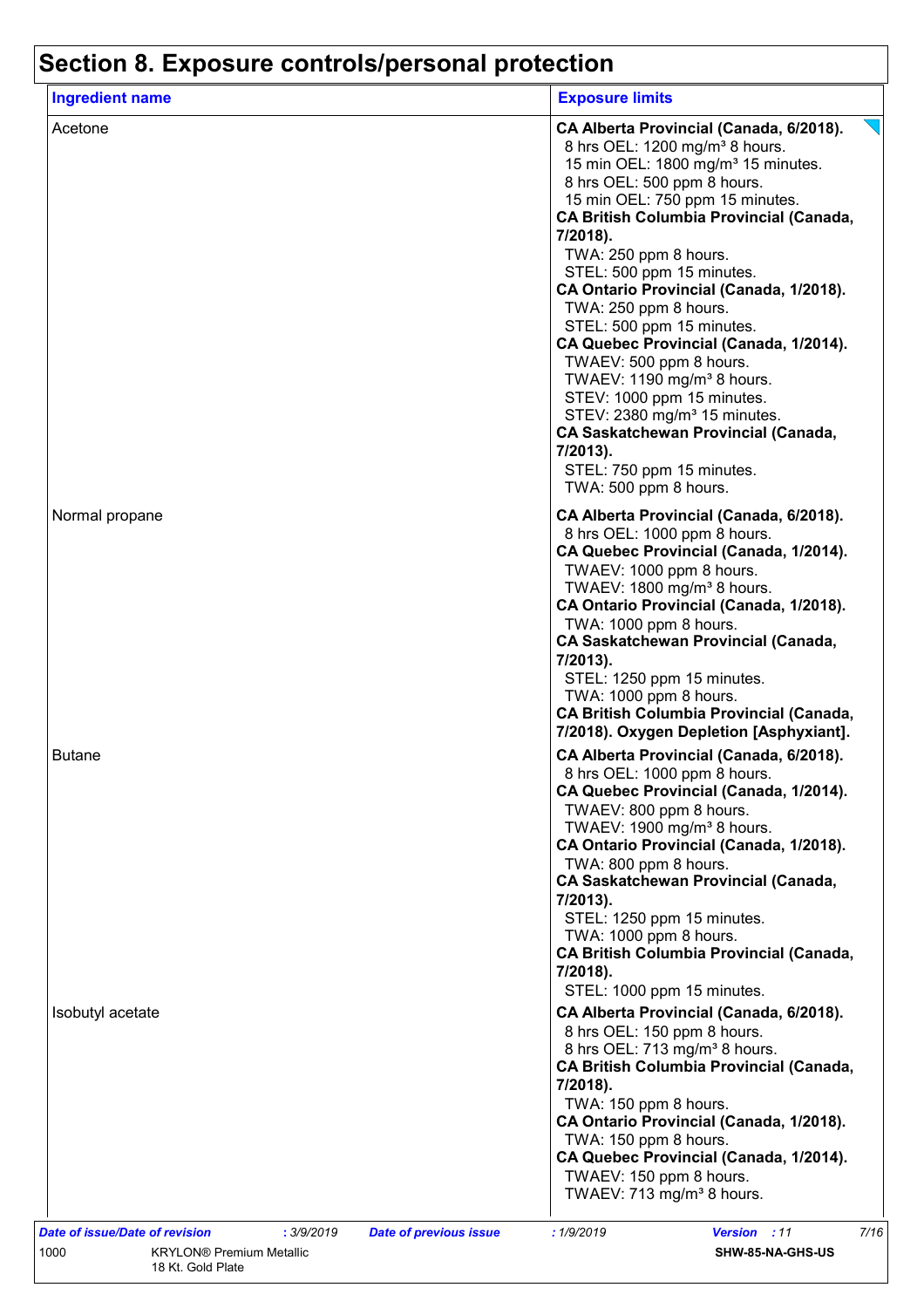|         | <b>CA Saskatchewan Provincial (Canada,</b>                                          |
|---------|-------------------------------------------------------------------------------------|
|         | 7/2013).                                                                            |
|         | STEL: 188 ppm 15 minutes.                                                           |
|         | TWA: 150 ppm 8 hours.                                                               |
| Toluene | CA Alberta Provincial (Canada, 6/2018).                                             |
|         | Absorbed through skin.                                                              |
|         | 8 hrs OEL: 50 ppm 8 hours.                                                          |
|         | 8 hrs OEL: 188 mg/m <sup>3</sup> 8 hours.                                           |
|         | <b>CA British Columbia Provincial (Canada,</b>                                      |
|         | 7/2018).                                                                            |
|         | TWA: 20 ppm 8 hours.                                                                |
|         | CA Ontario Provincial (Canada, 1/2018).                                             |
|         | TWA: 20 ppm 8 hours.                                                                |
|         | CA Quebec Provincial (Canada, 1/2014).                                              |
|         | Absorbed through skin.                                                              |
|         | TWAEV: 50 ppm 8 hours.                                                              |
|         | TWAEV: 188 mg/m <sup>3</sup> 8 hours.<br><b>CA Saskatchewan Provincial (Canada,</b> |
|         | 7/2013). Absorbed through skin.                                                     |
|         | STEL: 60 ppm 15 minutes.                                                            |
|         | TWA: 50 ppm 8 hours.                                                                |
| Xylene  | CA Alberta Provincial (Canada, 6/2018).                                             |
|         | 8 hrs OEL: 100 ppm 8 hours.                                                         |
|         | 15 min OEL: 651 mg/m <sup>3</sup> 15 minutes.                                       |
|         | 15 min OEL: 150 ppm 15 minutes.                                                     |
|         | 8 hrs OEL: 434 mg/m <sup>3</sup> 8 hours.                                           |
|         | <b>CA British Columbia Provincial (Canada,</b>                                      |
|         | 7/2018).                                                                            |
|         | TWA: 100 ppm 8 hours.                                                               |
|         | STEL: 150 ppm 15 minutes.                                                           |
|         | CA Quebec Provincial (Canada, 1/2014).                                              |
|         | TWAEV: 100 ppm 8 hours.                                                             |
|         | TWAEV: 434 mg/m <sup>3</sup> 8 hours.                                               |
|         | STEV: 150 ppm 15 minutes.                                                           |
|         | STEV: 651 mg/m <sup>3</sup> 15 minutes.<br>CA Ontario Provincial (Canada, 1/2018).  |
|         | STEL: 150 ppm 15 minutes.                                                           |
|         | TWA: 100 ppm 8 hours.                                                               |
|         |                                                                                     |
|         |                                                                                     |
|         | <b>CA Saskatchewan Provincial (Canada,</b>                                          |
|         | 7/2013).                                                                            |
|         | STEL: 150 ppm 15 minutes.<br>TWA: 100 ppm 8 hours.                                  |

#### **Occupational exposure limits (Mexico)**

| <b>Ingredient name</b>  | <b>Exposure limits</b>                                                                    |  |  |
|-------------------------|-------------------------------------------------------------------------------------------|--|--|
| Acetone                 | NOM-010-STPS-2014 (Mexico, 4/2016).<br>TWA: 500 ppm 8 hours.<br>STEL: 750 ppm 15 minutes. |  |  |
| <b>Propane</b>          | NOM-010-STPS-2014 (Mexico, 4/2016).                                                       |  |  |
| <b>Butane</b>           | TWA: 1000 ppm 8 hours.<br>NOM-010-STPS-2014 (Mexico, 4/2016).                             |  |  |
| <b>Isobutyl Acetate</b> | TWA: 1000 ppm 8 hours.<br>NOM-010-STPS-2014 (Mexico, 4/2016).                             |  |  |
| Toluene                 | TWA: 150 ppm 8 hours.<br>NOM-010-STPS-2014 (Mexico, 4/2016).<br>TWA: 20 ppm 8 hours.      |  |  |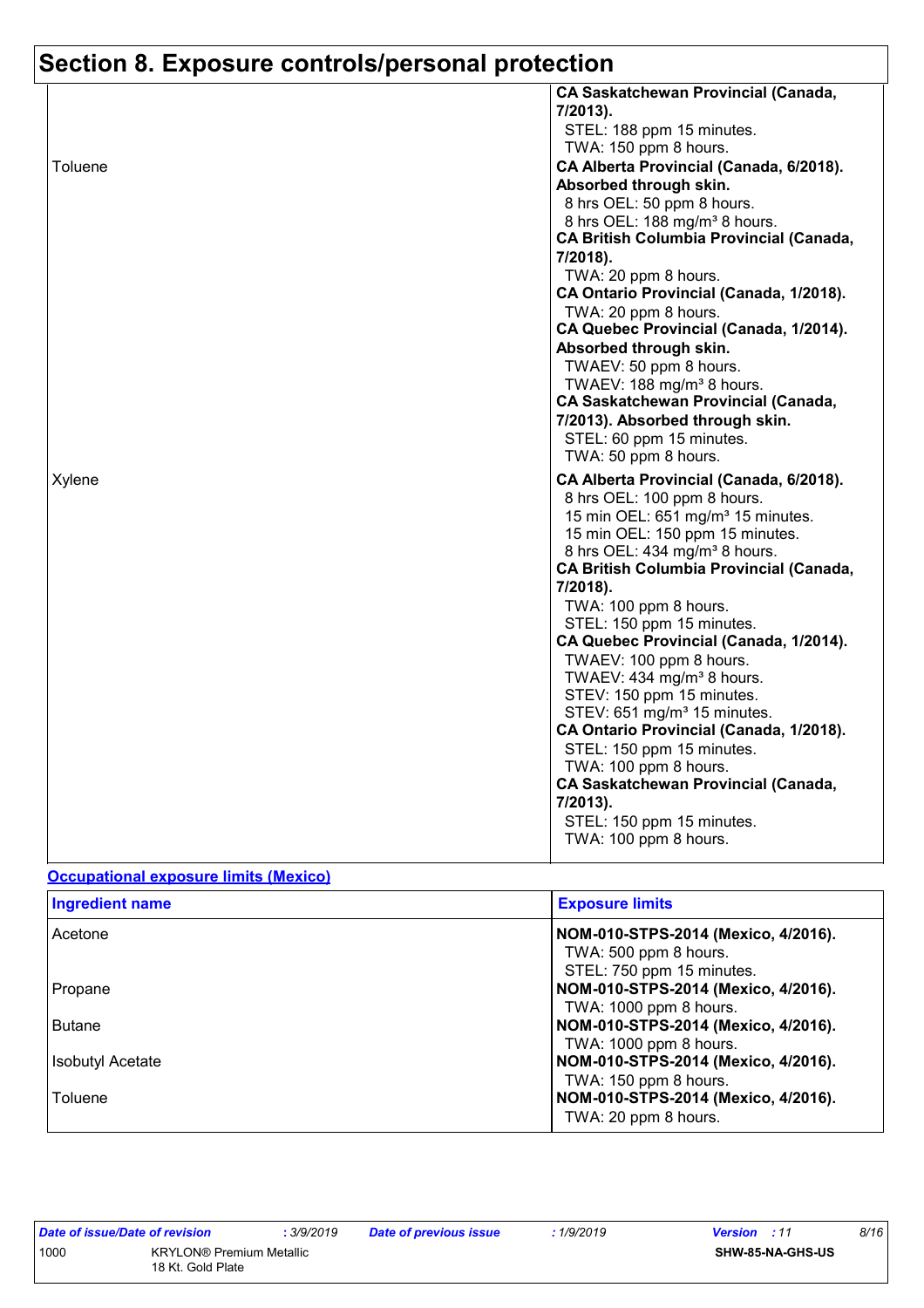| <b>Appropriate engineering</b><br><b>controls</b> | : Use only with adequate ventilation. Use process enclosures, local exhaust ventilation or<br>other engineering controls to keep worker exposure to airborne contaminants below any<br>recommended or statutory limits. The engineering controls also need to keep gas,<br>vapor or dust concentrations below any lower explosive limits. Use explosion-proof<br>ventilation equipment.                                                                                                                                                                                                                              |
|---------------------------------------------------|----------------------------------------------------------------------------------------------------------------------------------------------------------------------------------------------------------------------------------------------------------------------------------------------------------------------------------------------------------------------------------------------------------------------------------------------------------------------------------------------------------------------------------------------------------------------------------------------------------------------|
| <b>Environmental exposure</b><br>controls         | Emissions from ventilation or work process equipment should be checked to ensure<br>they comply with the requirements of environmental protection legislation. In some<br>cases, fume scrubbers, filters or engineering modifications to the process equipment<br>will be necessary to reduce emissions to acceptable levels.                                                                                                                                                                                                                                                                                        |
| <b>Individual protection measures</b>             |                                                                                                                                                                                                                                                                                                                                                                                                                                                                                                                                                                                                                      |
| <b>Hygiene measures</b>                           | : Wash hands, forearms and face thoroughly after handling chemical products, before<br>eating, smoking and using the lavatory and at the end of the working period.<br>Appropriate techniques should be used to remove potentially contaminated clothing.<br>Wash contaminated clothing before reusing. Ensure that eyewash stations and safety<br>showers are close to the workstation location.                                                                                                                                                                                                                    |
| <b>Eye/face protection</b>                        | Safety eyewear complying with an approved standard should be used when a risk<br>assessment indicates this is necessary to avoid exposure to liquid splashes, mists,<br>gases or dusts. If contact is possible, the following protection should be worn, unless<br>the assessment indicates a higher degree of protection: chemical splash goggles.                                                                                                                                                                                                                                                                  |
| <b>Skin protection</b>                            |                                                                                                                                                                                                                                                                                                                                                                                                                                                                                                                                                                                                                      |
| <b>Hand protection</b>                            | Chemical-resistant, impervious gloves complying with an approved standard should be<br>worn at all times when handling chemical products if a risk assessment indicates this is<br>necessary. Considering the parameters specified by the glove manufacturer, check<br>during use that the gloves are still retaining their protective properties. It should be<br>noted that the time to breakthrough for any glove material may be different for different<br>glove manufacturers. In the case of mixtures, consisting of several substances, the<br>protection time of the gloves cannot be accurately estimated. |
| <b>Body protection</b>                            | Personal protective equipment for the body should be selected based on the task being<br>performed and the risks involved and should be approved by a specialist before<br>handling this product. When there is a risk of ignition from static electricity, wear anti-<br>static protective clothing. For the greatest protection from static discharges, clothing<br>should include anti-static overalls, boots and gloves.                                                                                                                                                                                         |
| <b>Other skin protection</b>                      | : Appropriate footwear and any additional skin protection measures should be selected<br>based on the task being performed and the risks involved and should be approved by a<br>specialist before handling this product.                                                                                                                                                                                                                                                                                                                                                                                            |
| <b>Respiratory protection</b>                     | Based on the hazard and potential for exposure, select a respirator that meets the<br>t.<br>appropriate standard or certification. Respirators must be used according to a<br>respiratory protection program to ensure proper fitting, training, and other important<br>aspects of use.                                                                                                                                                                                                                                                                                                                              |

## **Section 9. Physical and chemical properties**

| $:$ Liquid.                                               |
|-----------------------------------------------------------|
| : Not available.                                          |
| : Not available.                                          |
| $:$ Not available.                                        |
| : 7                                                       |
| $:$ Not available.                                        |
| $:$ Not available.                                        |
| : Closed cup: -29°C (-20.2°F) [Pensky-Martens Closed Cup] |
| $\div$ 5.6 (butyl acetate = 1)                            |
| : Not available.                                          |
| $:$ Lower: 1%<br>Upper: 12.8%                             |
| : 101.3 kPa (760 mm Hg) [at 20 °C]                        |
|                                                           |

| Date of issue/Date of revision |                                                      | . 3/9/2019 | <b>Date of previous issue</b> | : 1/9/2019 | <b>Version</b> : 11 |                  | 9/16 |
|--------------------------------|------------------------------------------------------|------------|-------------------------------|------------|---------------------|------------------|------|
| 1000                           | <b>KRYLON®</b> Premium Metallic<br>18 Kt. Gold Plate |            |                               |            |                     | SHW-85-NA-GHS-US |      |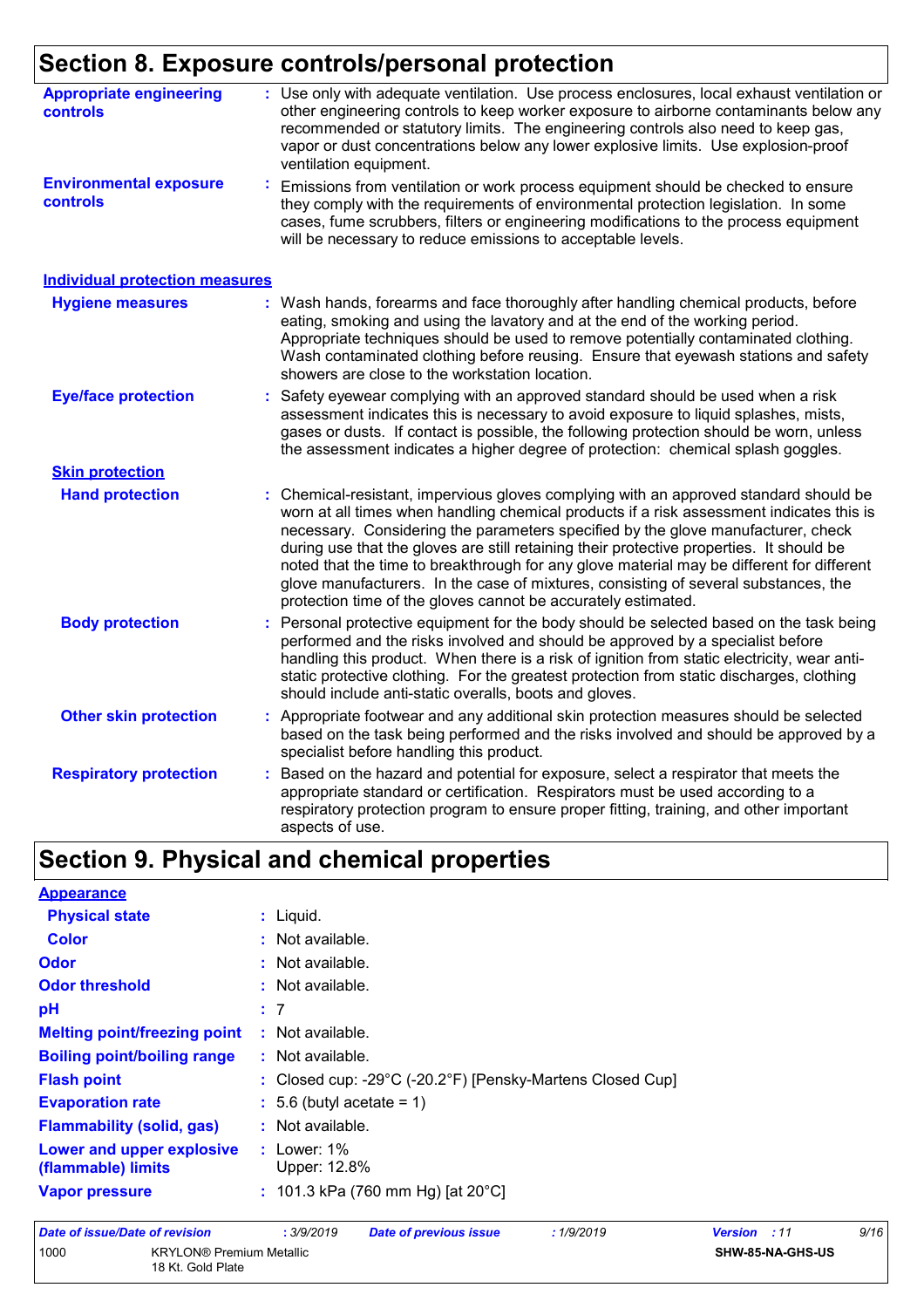## **Section 9. Physical and chemical properties**

| <b>Vapor density</b>                              | : $1.55$ [Air = 1]                                              |
|---------------------------------------------------|-----------------------------------------------------------------|
| <b>Relative density</b>                           | : 0.72                                                          |
| <b>Solubility</b>                                 | $:$ Not available.                                              |
| <b>Partition coefficient: n-</b><br>octanol/water | $:$ Not available.                                              |
| <b>Auto-ignition temperature</b>                  | $:$ Not available.                                              |
| <b>Decomposition temperature</b>                  | $:$ Not available.                                              |
| <b>Viscosity</b>                                  | Kinematic (40°C (104°F)): <0.205 cm <sup>2</sup> /s (<20.5 cSt) |
| <b>Molecular weight</b>                           | Not applicable.                                                 |
| <b>Aerosol product</b>                            |                                                                 |
| <b>Type of aerosol</b>                            | $:$ Spray                                                       |
| <b>Heat of combustion</b>                         | $: 30.819$ kJ/g                                                 |
|                                                   |                                                                 |

## **Section 10. Stability and reactivity**

| <b>Reactivity</b>                                   | : No specific test data related to reactivity available for this product or its ingredients.            |
|-----------------------------------------------------|---------------------------------------------------------------------------------------------------------|
| <b>Chemical stability</b>                           | : The product is stable.                                                                                |
| <b>Possibility of hazardous</b><br><b>reactions</b> | : Under normal conditions of storage and use, hazardous reactions will not occur.                       |
| <b>Conditions to avoid</b>                          | : Avoid all possible sources of ignition (spark or flame).                                              |
| <b>Incompatible materials</b>                       | : No specific data.                                                                                     |
| <b>Hazardous decomposition</b><br>products          | Under normal conditions of storage and use, hazardous decomposition products should<br>not be produced. |

## **Section 11. Toxicological information**

#### **Information on toxicological effects**

#### **Acute toxicity**

| <b>Product/ingredient name</b> | <b>Result</b>                | <b>Species</b> | <b>Dose</b>              | <b>Exposure</b> |
|--------------------------------|------------------------------|----------------|--------------------------|-----------------|
| Acetone                        | LD50 Oral                    | Rat            | 5800 mg/kg               |                 |
| <b>Butane</b>                  | <b>LC50 Inhalation Vapor</b> | Rat            | 658000 mg/m <sup>3</sup> | 4 hours         |
| <b>Isobutyl Acetate</b>        | LD50 Dermal                  | Rabbit         | >17400 mg/kg             |                 |
|                                | LD50 Oral                    | Rat            | 13400 mg/kg              |                 |
| Ethyl 3-Ethoxypropionate       | LD50 Oral                    | Rat            | 3200 mg/kg               |                 |
| Toluene                        | <b>LC50 Inhalation Vapor</b> | Rat            | $49$ g/m <sup>3</sup>    | 4 hours         |
|                                | LD50 Oral                    | Rat            | 636 mg/kg                |                 |
| Xylene, mixed isomers          | LC50 Inhalation Gas.         | Rat            | 5000 ppm                 | 4 hours         |
|                                | LD50 Oral                    | Rat            | 4300 mg/kg               |                 |

#### **Irritation/Corrosion**

| <b>Product/ingredient name</b>                               | <b>Result</b>                               | <b>Species</b> | <b>Score</b> | <b>Exposure</b>             | <b>Observation</b>       |
|--------------------------------------------------------------|---------------------------------------------|----------------|--------------|-----------------------------|--------------------------|
| Acetone                                                      | Eyes - Mild irritant                        | Human          |              | 186300 parts<br>per million |                          |
|                                                              | Eyes - Mild irritant                        | Rabbit         |              | 10 microliters              |                          |
|                                                              | Eyes - Moderate irritant                    | Rabbit         |              | 24 hours 20<br>milligrams   | $\overline{\phantom{0}}$ |
|                                                              | Eyes - Severe irritant                      | Rabbit         |              | 20 milligrams               |                          |
|                                                              | Skin - Mild irritant                        | Rabbit         |              | 24 hours 500<br>milligrams  |                          |
|                                                              | Skin - Mild irritant                        | Rabbit         |              | 395<br>milligrams           |                          |
| Date of issue/Date of revision                               | : 3/9/2019<br><b>Date of previous issue</b> |                | :1/9/2019    | Version : 11                | 10/16                    |
| 1000<br><b>KRYLON®</b> Premium Metallic<br>18 Kt. Gold Plate |                                             |                |              |                             | SHW-85-NA-GHS-US         |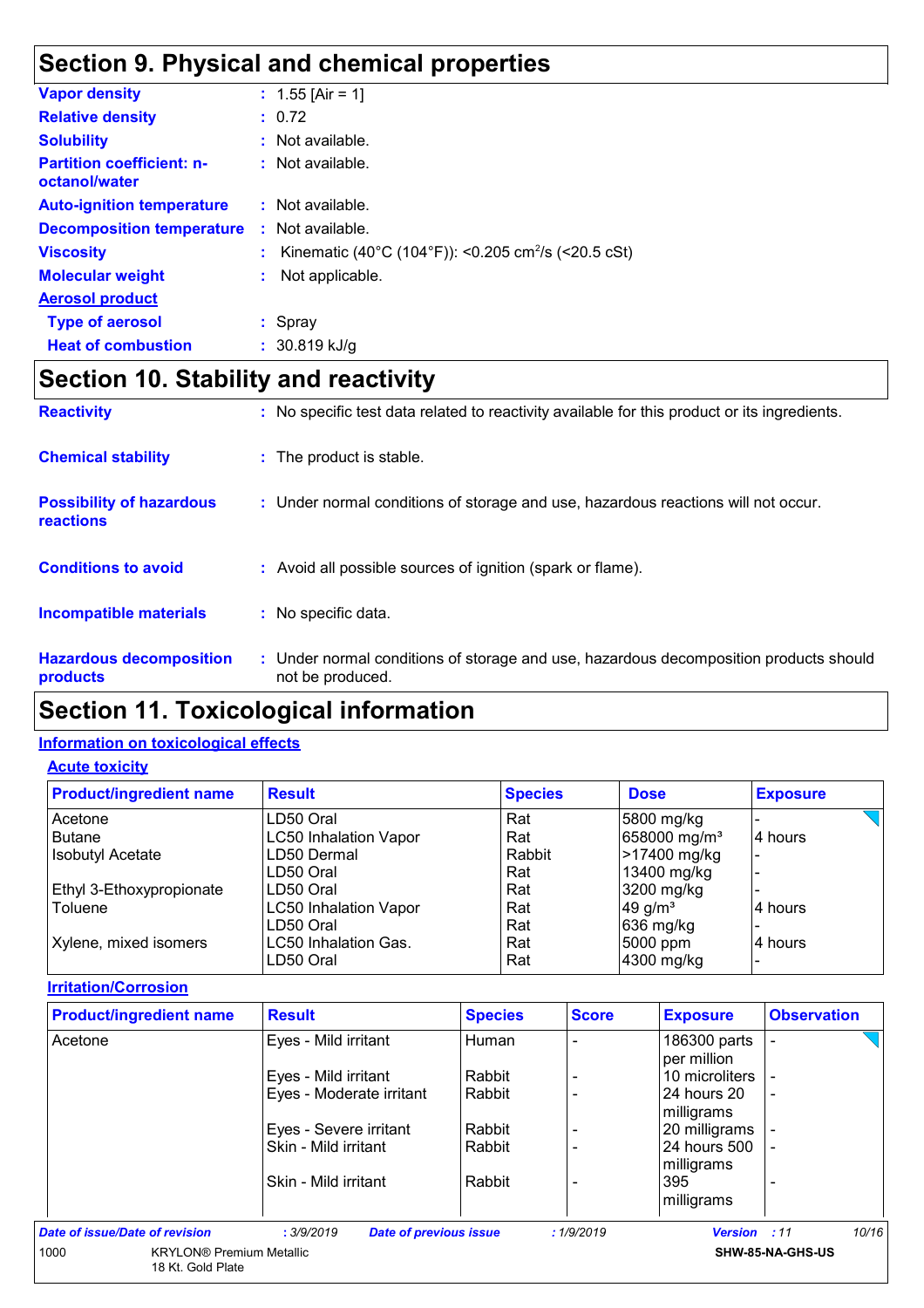## **Section 11. Toxicological information**

|                          | <b>OGCHOFF FI. FOAIGOIOGICAL IIIIOI IIIAHOIT</b> |        |                              |               |                          |
|--------------------------|--------------------------------------------------|--------|------------------------------|---------------|--------------------------|
| <b>Isobutyl Acetate</b>  | Eyes - Moderate irritant                         | Rabbit | $\blacksquare$               | 24 hours 500  |                          |
|                          |                                                  |        |                              | milligrams    |                          |
|                          | Skin - Mild irritant                             | Rabbit |                              | 500           |                          |
|                          |                                                  |        |                              | milligrams    |                          |
|                          | Skin - Moderate irritant                         | Rabbit |                              | 24 hours 500  |                          |
|                          |                                                  |        |                              | milligrams    |                          |
| Ethyl 3-Ethoxypropionate | Skin - Mild irritant                             | Rabbit |                              | 24 hours 500  |                          |
|                          |                                                  |        |                              | milligrams    |                          |
| Toluene                  | Eyes - Mild irritant                             | Rabbit |                              | 0.5 minutes   |                          |
|                          |                                                  |        |                              | 100           |                          |
|                          |                                                  |        |                              | milligrams    |                          |
|                          | Eyes - Mild irritant                             | Rabbit | $\overline{\phantom{a}}$     | 870           |                          |
|                          |                                                  |        |                              | Micrograms    |                          |
|                          | Eyes - Severe irritant                           | Rabbit |                              | 24 hours 2    |                          |
|                          |                                                  |        |                              | milligrams    |                          |
|                          | Skin - Mild irritant                             | Pig    |                              | 24 hours 250  |                          |
|                          |                                                  |        |                              | microliters   |                          |
|                          | Skin - Mild irritant                             | Rabbit | L,                           | 435           | $\overline{\phantom{0}}$ |
|                          |                                                  |        |                              | milligrams    |                          |
|                          | Skin - Moderate irritant                         | Rabbit |                              | 24 hours 20   |                          |
|                          |                                                  |        |                              | milligrams    |                          |
|                          | Skin - Moderate irritant                         | Rabbit | $\overline{\phantom{a}}$     | 500           |                          |
|                          |                                                  |        |                              | milligrams    |                          |
| Xylene, mixed isomers    | Eyes - Mild irritant                             | Rabbit |                              | 87 milligrams |                          |
|                          | Eyes - Severe irritant                           | Rabbit | $\blacksquare$               | 24 hours 5    | $\blacksquare$           |
|                          |                                                  |        |                              | milligrams    |                          |
|                          | Skin - Mild irritant                             | Rat    |                              | 8 hours 60    | $\overline{\phantom{a}}$ |
|                          |                                                  |        |                              | microliters   |                          |
|                          | Skin - Moderate irritant                         | Rabbit | $\overline{a}$               | 24 hours 500  |                          |
|                          |                                                  |        |                              | milligrams    |                          |
|                          | Skin - Moderate irritant                         | Rabbit | $\qquad \qquad \blacksquare$ | 100 Percent   | $\overline{\phantom{a}}$ |

#### **Sensitization**

Not available.

#### **Mutagenicity**

Not available.

#### **Carcinogenicity**

Not available.

#### **Classification**

| <b>Product/ingredient name</b>   | <b>OSHA</b> | <b>IARC</b> | <b>NTP</b> |
|----------------------------------|-------------|-------------|------------|
| Toluene<br>Xylene, mixed isomers |             |             |            |

#### **Reproductive toxicity**

Not available.

#### **Teratogenicity**

Not available.

#### **Specific target organ toxicity (single exposure)**

| <b>Name</b>                                                  |            | <b>Category</b>                            | <b>Route of</b><br>exposure | <b>Target organs</b>                                      |
|--------------------------------------------------------------|------------|--------------------------------------------|-----------------------------|-----------------------------------------------------------|
| Acetone                                                      |            | Category 3                                 | Not applicable.             | Respiratory tract<br>irritation and<br>l Narcotic effects |
| Propane                                                      |            | Category 3                                 | Not applicable.             | Respiratory tract<br>irritation and<br>Narcotic effects   |
| <b>Butane</b>                                                |            | Category 3                                 | Not applicable.             | Respiratory tract<br>irritation and                       |
| Date of issue/Date of revision                               | : 3/9/2019 | <b>Date of previous issue</b><br>:1/9/2019 |                             | 11/16<br><b>Version</b><br>:11                            |
| 1000<br><b>KRYLON®</b> Premium Metallic<br>18 Kt. Gold Plate |            |                                            |                             | SHW-85-NA-GHS-US                                          |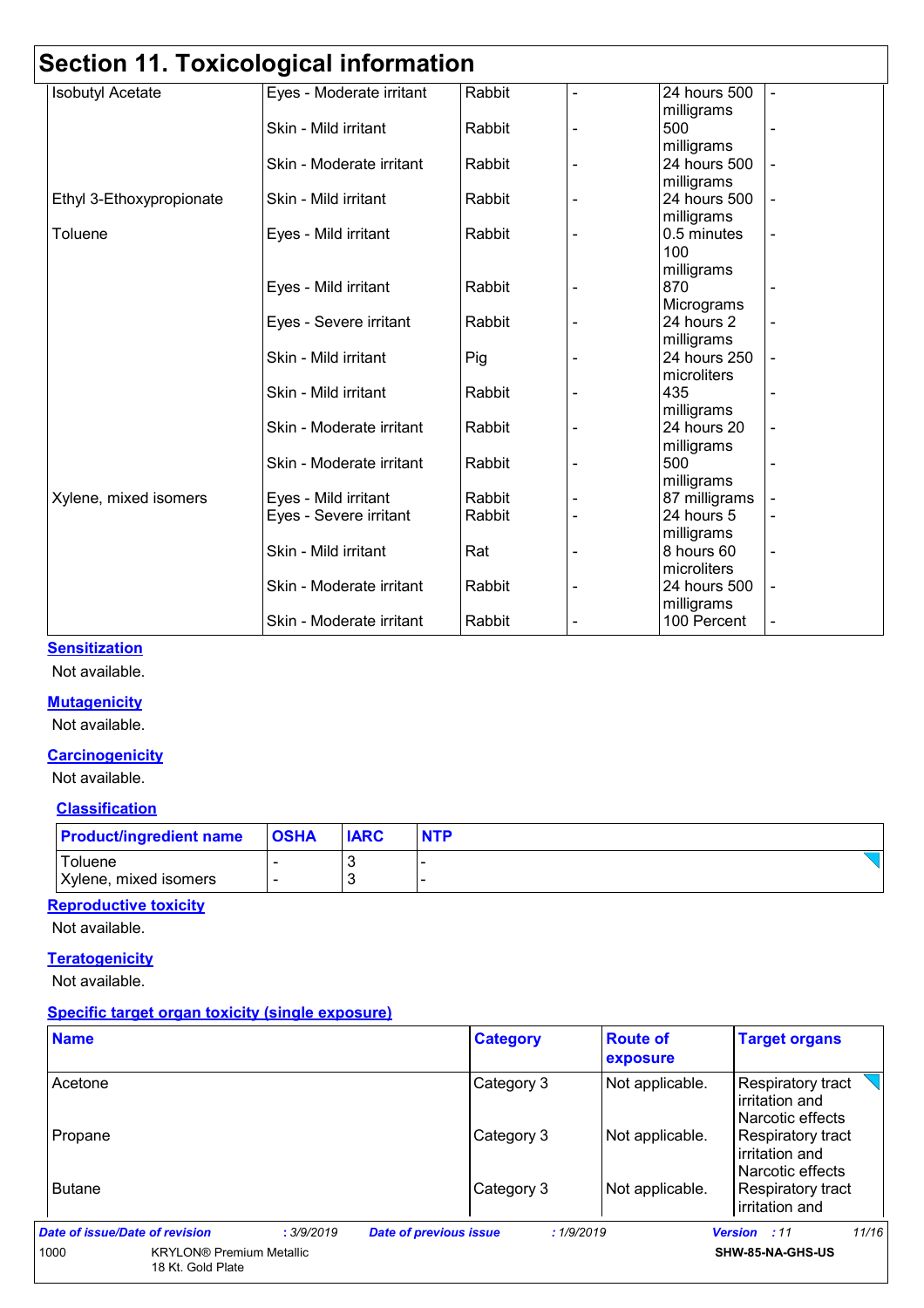|                         |            |                 | Narcotic effects                                        |
|-------------------------|------------|-----------------|---------------------------------------------------------|
| <b>Isobutyl Acetate</b> | Category 3 | Not applicable. | Narcotic effects                                        |
| Toluene                 | Category 3 | Not applicable. | Respiratory tract<br>irritation and<br>Narcotic effects |
| Xylene, mixed isomers   | Category 3 | Not applicable. | Respiratory tract<br>irritation                         |

| <b>Name</b>           | <b>Category</b> | <b>Route of</b><br><b>exposure</b> | <b>Target organs</b> |
|-----------------------|-----------------|------------------------------------|----------------------|
| Acetone               | Category 2      | Not determined                     | Not determined       |
| Propane               | Category 2      | <b>Not determined</b>              | Not determined       |
| <b>Butane</b>         | Category 2      | Not determined                     | Not determined       |
| Toluene               | Category 2      | Not determined                     | l Not determined     |
| Xylene, mixed isomers | Category 2      | Not determined                     | l Not determined     |

#### **Aspiration hazard**

| <b>Name</b>           | <b>Result</b>                         |
|-----------------------|---------------------------------------|
| Propane               | <b>ASPIRATION HAZARD - Category 1</b> |
| Butane                | <b>ASPIRATION HAZARD - Category 1</b> |
| Toluene               | <b>ASPIRATION HAZARD - Category 1</b> |
| Xylene, mixed isomers | <b>ASPIRATION HAZARD - Category 1</b> |

| <b>Information on the likely</b><br>routes of exposure | : Not available.                                                                                                                                                                                                                                                        |
|--------------------------------------------------------|-------------------------------------------------------------------------------------------------------------------------------------------------------------------------------------------------------------------------------------------------------------------------|
| <b>Potential acute health effects</b>                  |                                                                                                                                                                                                                                                                         |
| <b>Eye contact</b>                                     | : Causes serious eye irritation.                                                                                                                                                                                                                                        |
| <b>Inhalation</b>                                      | : Can cause central nervous system (CNS) depression. May cause drowsiness or<br>dizziness. May cause respiratory irritation.                                                                                                                                            |
| <b>Skin contact</b>                                    | : Causes skin irritation.                                                                                                                                                                                                                                               |
| <b>Ingestion</b>                                       | : Can cause central nervous system (CNS) depression. May be fatal if swallowed and<br>enters airways.                                                                                                                                                                   |
|                                                        | Symptoms related to the physical, chemical and toxicological characteristics                                                                                                                                                                                            |
| <b>Eye contact</b>                                     | : Adverse symptoms may include the following:<br>pain or irritation<br>watering<br>redness                                                                                                                                                                              |
| <b>Inhalation</b>                                      | : Adverse symptoms may include the following:<br>respiratory tract irritation<br>coughing<br>nausea or vomiting<br>headache<br>drowsiness/fatigue<br>dizziness/vertigo<br>unconsciousness<br>reduced fetal weight<br>increase in fetal deaths<br>skeletal malformations |
| <b>Skin contact</b>                                    | : Adverse symptoms may include the following:<br>irritation<br>redness<br>reduced fetal weight<br>increase in fetal deaths<br>skeletal malformations                                                                                                                    |

| Date of issue/Date of revision |                                                      | : 3/9/2019 | Date of previous issue | 1/9/2019 | <b>Version</b> : 11 |                  | 12/16 |
|--------------------------------|------------------------------------------------------|------------|------------------------|----------|---------------------|------------------|-------|
| 1000                           | <b>KRYLON®</b> Premium Metallic<br>18 Kt. Gold Plate |            |                        |          |                     | SHW-85-NA-GHS-US |       |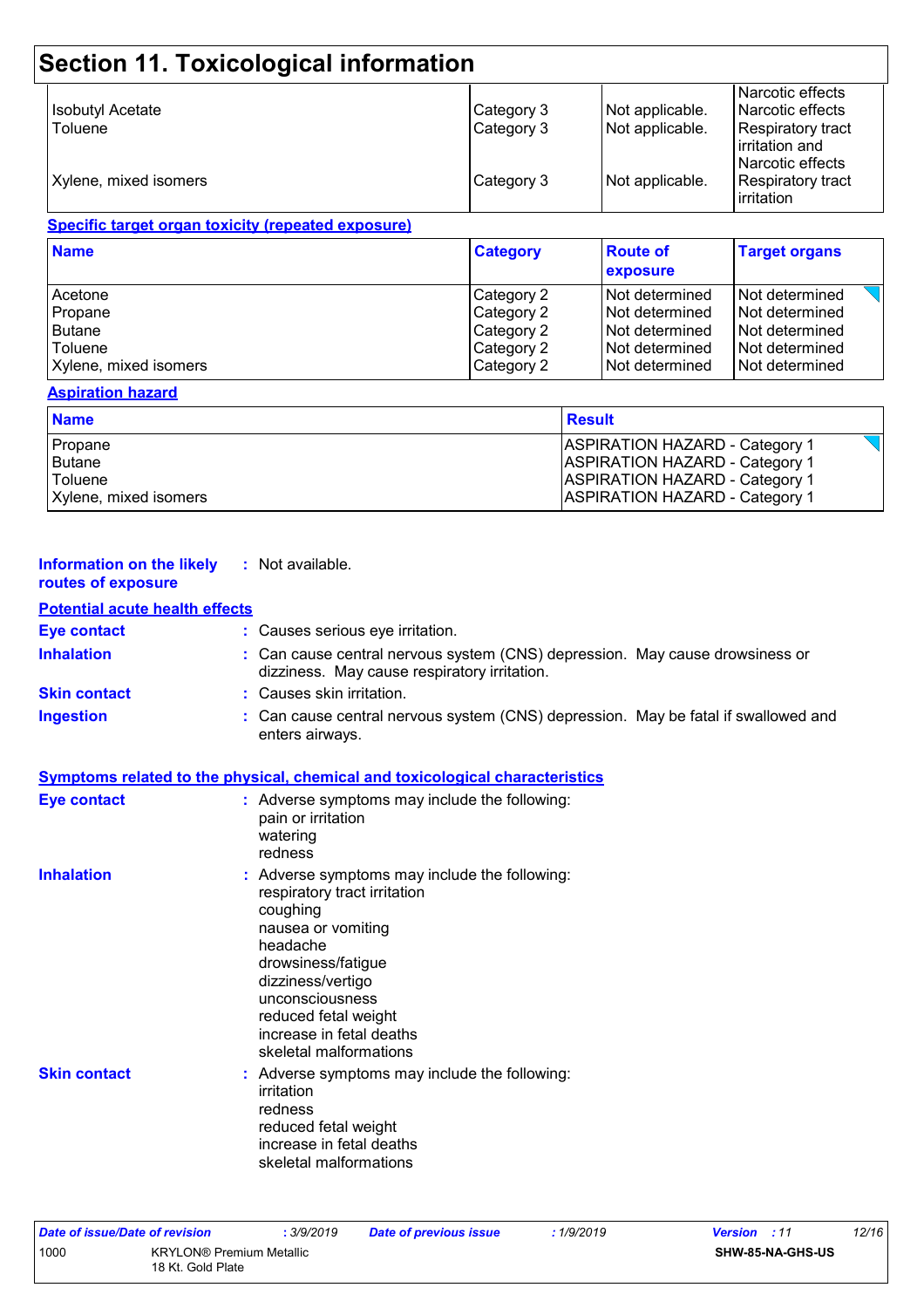| Ingestion |  |  |  |
|-----------|--|--|--|
|           |  |  |  |

**Ingestion highlenging include that is a strong include the following:** nausea or vomiting reduced fetal weight increase in fetal deaths skeletal malformations

|                                                   | Delayed and immediate effects and also chronic effects from short and long term exposure |
|---------------------------------------------------|------------------------------------------------------------------------------------------|
| <b>Short term exposure</b>                        |                                                                                          |
| <b>Potential immediate</b><br><b>effects</b>      | $:$ Not available.                                                                       |
| <b>Potential delayed effects</b>                  | : Not available.                                                                         |
| <b>Long term exposure</b>                         |                                                                                          |
| <b>Potential immediate</b><br><b>effects</b>      | $:$ Not available.                                                                       |
| <b>Potential delayed effects : Not available.</b> |                                                                                          |
| <b>Potential chronic health effects</b>           |                                                                                          |
| Not available.                                    |                                                                                          |
| <b>General</b>                                    | : May cause damage to organs through prolonged or repeated exposure.                     |
| <b>Carcinogenicity</b>                            | : No known significant effects or critical hazards.                                      |
| <b>Mutagenicity</b>                               | : No known significant effects or critical hazards.                                      |
| <b>Teratogenicity</b>                             | : Suspected of damaging the unborn child.                                                |
| <b>Developmental effects</b>                      | : No known significant effects or critical hazards.                                      |
| <b>Fertility effects</b>                          | : No known significant effects or critical hazards.                                      |

#### **Numerical measures of toxicity**

| <b>Acute toxicity estimates</b> |                  |  |  |  |  |
|---------------------------------|------------------|--|--|--|--|
| <b>Route</b>                    | <b>ATE value</b> |  |  |  |  |
| Oral                            | 13954.5 mg/kg    |  |  |  |  |

## **Section 12. Ecological information**

|  |  | Toxicitv |
|--|--|----------|
|  |  |          |

| <b>Product/ingredient name</b> | <b>Result</b>                       | <b>Species</b>                                   | <b>Exposure</b> |  |
|--------------------------------|-------------------------------------|--------------------------------------------------|-----------------|--|
| Acetone                        | Acute EC50 7200000 µg/l Fresh water | Algae - Selenastrum sp.                          | 96 hours        |  |
|                                | Acute LC50 6000000 µg/l Fresh water | Crustaceans - Gammarus pulex                     | 48 hours        |  |
|                                | Acute LC50 6900 mg/l Fresh water    | Daphnia - Daphnia magna                          | 48 hours        |  |
|                                | Acute LC50 5600 ppm Fresh water     | Fish - Poecilia reticulata                       | 96 hours        |  |
|                                | Chronic NOEC 4.95 mg/l Marine water | Algae - Ulva pertusa                             | 96 hours        |  |
|                                | Chronic NOEC 0.016 ml/L Fresh water | Crustaceans - Daphniidae                         | 21 days         |  |
|                                | Chronic NOEC 0.1 ml/L Fresh water   | Daphnia - Daphnia magna -<br><b>Neonate</b>      | 21 days         |  |
|                                | Chronic NOEC 0.1 mg/l Fresh water   | Fish - Fundulus heteroclitus                     | 4 weeks         |  |
| Toluene                        | Acute EC50 12500 µg/l Fresh water   | Algae - Pseudokirchneriella<br>subcapitata       | 72 hours        |  |
|                                | Acute EC50 11600 µg/l Fresh water   | Crustaceans - Gammarus<br>pseudolimnaeus - Adult | 48 hours        |  |
|                                | Acute EC50 5.56 mg/l Fresh water    | Daphnia - Daphnia magna -<br><b>Neonate</b>      | 48 hours        |  |
|                                | Acute LC50 5500 µg/l Fresh water    | Fish - Oncorhynchus kisutch - Fry                | 96 hours        |  |
|                                | Chronic NOEC 1000 µg/l Fresh water  | Daphnia - Daphnia magna                          | 21 days         |  |
| Xylene, mixed isomers          | Acute LC50 8500 µg/l Marine water   | Crustaceans - Palaemonetes<br>pugio              | 48 hours        |  |
|                                | Acute LC50 13400 µg/l Fresh water   | Fish - Pimephales promelas                       | 96 hours        |  |

| Date of issue/Date of revision |                                                      | 3/9/2019 | <b>Date of previous issue</b> | 1/9/2019 | <b>Version</b> : 11 |                         | 13/16 |
|--------------------------------|------------------------------------------------------|----------|-------------------------------|----------|---------------------|-------------------------|-------|
| 1000                           | <b>KRYLON®</b> Premium Metallic<br>18 Kt. Gold Plate |          |                               |          |                     | <b>SHW-85-NA-GHS-US</b> |       |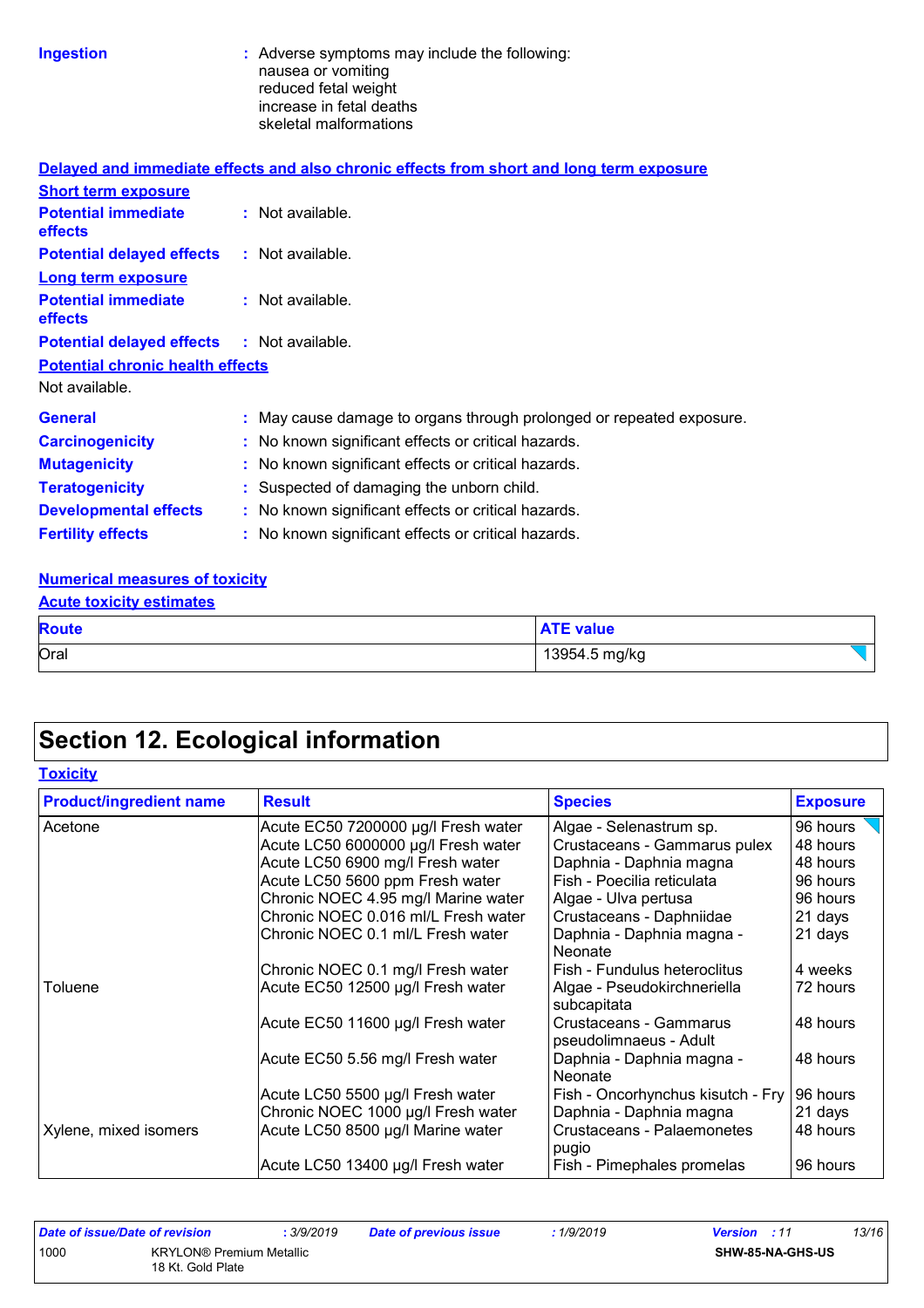## **Section 12. Ecological information**

#### **Persistence and degradability**

| <b>Product/ingredient name</b> | <b>Aquatic half-life</b> | <b>Photolysis</b> | Biodegradability |
|--------------------------------|--------------------------|-------------------|------------------|
| <b>Acetone</b>                 |                          |                   | Readily          |
| Toluene                        |                          |                   | Readily          |
| Xylene, mixed isomers          |                          |                   | Readily          |

#### **Bioaccumulative potential**

| <b>Product/ingredient name</b> | $LogPow$ | <b>BCF</b>  | <b>Potential</b> |
|--------------------------------|----------|-------------|------------------|
| Toluene                        |          | 90          | low              |
| Xylene, mixed isomers          |          | 8.1 to 25.9 | low              |

#### **Mobility in soil**

| <b>Soil/water partition</b> | : Not available. |
|-----------------------------|------------------|
| <b>coefficient (Koc)</b>    |                  |

**Other adverse effects** : No known significant effects or critical hazards.

## **Section 13. Disposal considerations**

| <b>Disposal methods</b> | : The generation of waste should be avoided or minimized wherever possible. Disposal<br>of this product, solutions and any by-products should at all times comply with the<br>requirements of environmental protection and waste disposal legislation and any<br>regional local authority requirements. Dispose of surplus and non-recyclable products<br>via a licensed waste disposal contractor. Waste should not be disposed of untreated to<br>the sewer unless fully compliant with the requirements of all authorities with jurisdiction.<br>Waste packaging should be recycled. Incineration or landfill should only be considered<br>when recycling is not feasible. This material and its container must be disposed of in a<br>safe way. Empty containers or liners may retain some product residues. Do not |
|-------------------------|-------------------------------------------------------------------------------------------------------------------------------------------------------------------------------------------------------------------------------------------------------------------------------------------------------------------------------------------------------------------------------------------------------------------------------------------------------------------------------------------------------------------------------------------------------------------------------------------------------------------------------------------------------------------------------------------------------------------------------------------------------------------------------------------------------------------------|
|                         | puncture or incinerate container.                                                                                                                                                                                                                                                                                                                                                                                                                                                                                                                                                                                                                                                                                                                                                                                       |

## **Section 14. Transport information**

|                                       | <b>DOT</b><br><b>Classification</b>                  | <b>TDG</b><br><b>Classification</b>                                                                                                                                 | <b>Mexico</b><br><b>Classification</b> | <b>IATA</b>            | <b>IMDG</b>                                |
|---------------------------------------|------------------------------------------------------|---------------------------------------------------------------------------------------------------------------------------------------------------------------------|----------------------------------------|------------------------|--------------------------------------------|
| <b>UN number</b>                      | <b>UN1950</b>                                        | <b>UN1950</b>                                                                                                                                                       | <b>UN1950</b>                          | <b>UN1950</b>          | <b>UN1950</b>                              |
| <b>UN proper</b><br>shipping name     | <b>AEROSOLS</b>                                      | <b>AEROSOLS</b>                                                                                                                                                     | <b>AEROSOLS</b>                        | AEROSOLS,<br>flammable | <b>AEROSOLS</b>                            |
| <b>Transport</b><br>hazard class(es)  | 2.1                                                  | 2.1                                                                                                                                                                 | 2.1                                    | 2.1                    | 2.1                                        |
| <b>Packing group</b>                  | $\blacksquare$                                       |                                                                                                                                                                     |                                        |                        |                                            |
| <b>Environmental</b><br>hazards       | No.                                                  | No.                                                                                                                                                                 | No.                                    | No.                    | No.                                        |
| <b>Additional</b><br>information      | <b>ERG No.</b>                                       | Product classified<br>as per the<br>following sections<br>of the<br>Transportation of<br>Dangerous Goods<br>Regulations: 2.<br>13-2.17 (Class 2).<br><b>ERG No.</b> | <b>ERG No.</b>                         |                        | <b>Emergency</b><br>schedules F-D, S-<br>U |
| <b>Date of issue/Date of revision</b> | : 3/9/2019                                           | <b>Date of previous issue</b>                                                                                                                                       | : 1/9/2019                             |                        | 14/16<br>Version : 11                      |
| 1000                                  | <b>KRYLON®</b> Premium Metallic<br>18 Kt. Gold Plate |                                                                                                                                                                     |                                        |                        | SHW-85-NA-GHS-US                           |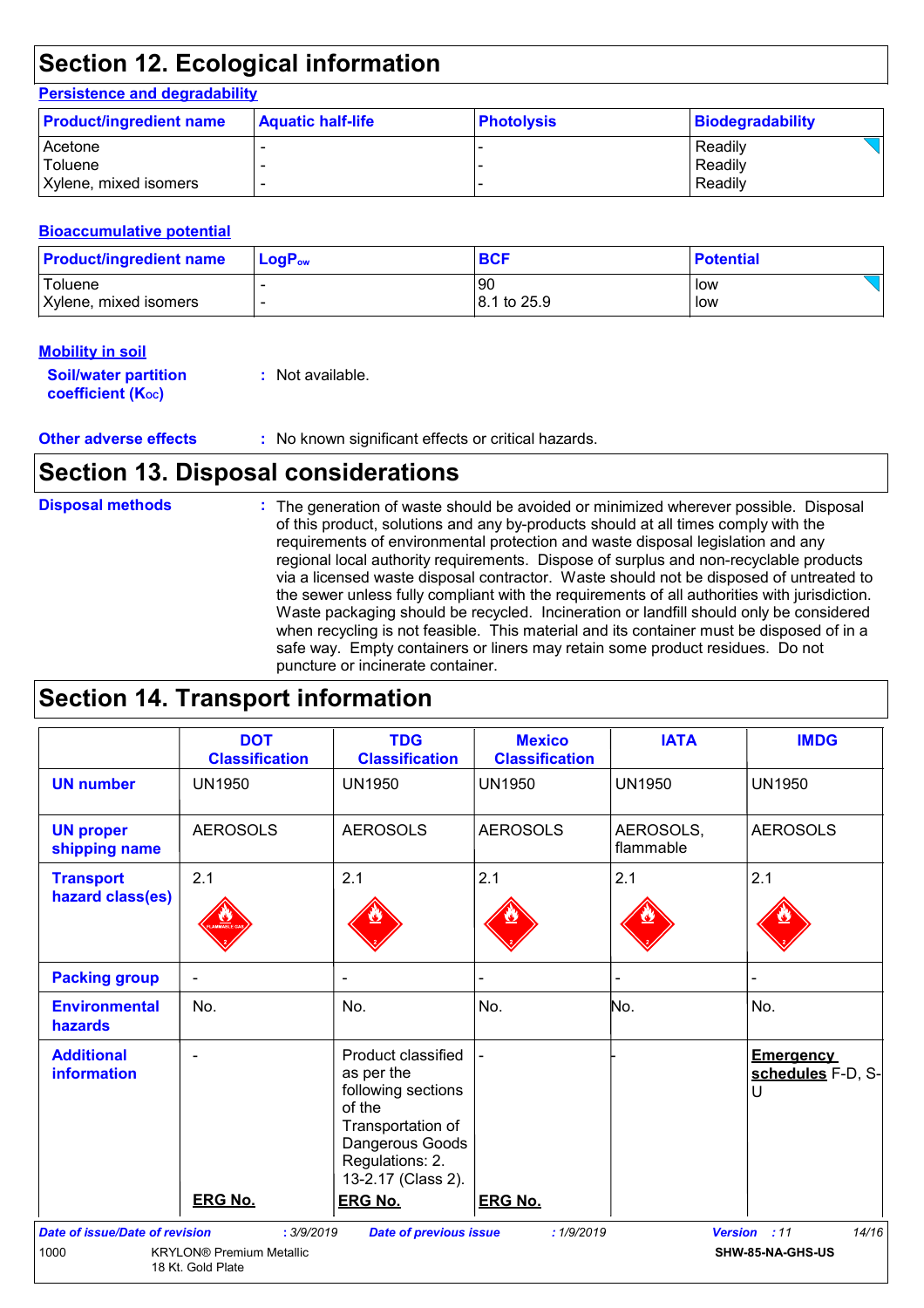| Section 14. Transport information                                                                       |                  |                                                                                                                                                                                                                                                                                                                                                                                                                                                                                                                                                                                                                                                                                     |     |                  |  |  |
|---------------------------------------------------------------------------------------------------------|------------------|-------------------------------------------------------------------------------------------------------------------------------------------------------------------------------------------------------------------------------------------------------------------------------------------------------------------------------------------------------------------------------------------------------------------------------------------------------------------------------------------------------------------------------------------------------------------------------------------------------------------------------------------------------------------------------------|-----|------------------|--|--|
| 126                                                                                                     |                  | 126                                                                                                                                                                                                                                                                                                                                                                                                                                                                                                                                                                                                                                                                                 | 126 |                  |  |  |
| <b>Special precautions for user :</b>                                                                   |                  | Multi-modal shipping descriptions are provided for informational purposes and do not<br>consider container sizes. The presence of a shipping description for a particular<br>mode of transport (sea, air, etc.), does not indicate that the product is packaged<br>suitably for that mode of transport. All packaging must be reviewed for suitability<br>prior to shipment, and compliance with the applicable regulations is the sole<br>responsibility of the person offering the product for transport. People loading and<br>unloading dangerous goods must be trained on all of the risks deriving from the<br>substances and on all actions in case of emergency situations. |     |                  |  |  |
| <b>Transport in bulk according : Not available.</b><br>to Annex II of MARPOL and<br>the <b>IBC</b> Code |                  |                                                                                                                                                                                                                                                                                                                                                                                                                                                                                                                                                                                                                                                                                     |     |                  |  |  |
|                                                                                                         |                  | <b>Proper shipping name</b>                                                                                                                                                                                                                                                                                                                                                                                                                                                                                                                                                                                                                                                         |     | : Not available. |  |  |
|                                                                                                         | <b>Ship type</b> |                                                                                                                                                                                                                                                                                                                                                                                                                                                                                                                                                                                                                                                                                     |     | : Not available. |  |  |
|                                                                                                         |                  | <b>Pollution category</b>                                                                                                                                                                                                                                                                                                                                                                                                                                                                                                                                                                                                                                                           |     | : Not available. |  |  |

### **Section 15. Regulatory information**

#### **SARA 313**

SARA 313 (40 CFR 372.45) supplier notification can be found on the Environmental Data Sheet.

#### **California Prop. 65**

WARNING: This product contains chemicals known to the State of California to cause cancer and birth defects or other reproductive harm.

#### **International regulations**

| <b>International lists</b> | : Australia inventory (AICS): Not determined.                |
|----------------------------|--------------------------------------------------------------|
|                            | China inventory (IECSC): Not determined.                     |
|                            | Japan inventory (ENCS): Not determined.                      |
|                            | Japan inventory (ISHL): Not determined.                      |
|                            | Korea inventory (KECI): Not determined.                      |
|                            | Malaysia Inventory (EHS Register): Not determined.           |
|                            | New Zealand Inventory of Chemicals (NZIoC): Not determined.  |
|                            | Philippines inventory (PICCS): Not determined.               |
|                            | Taiwan Chemical Substances Inventory (TCSI): Not determined. |
|                            | Thailand inventory: Not determined.                          |
|                            | Turkey inventory: Not determined.                            |
|                            | Vietnam inventory: Not determined.                           |

### **Section 16. Other information**

#### **Hazardous Material Information System (U.S.A.)**



**The customer is responsible for determining the PPE code for this material. For more information on HMIS® Personal Protective Equipment (PPE) codes, consult the HMIS® Implementation Manual.**

**Caution: HMIS® ratings are based on a 0-4 rating scale, with 0 representing minimal hazards or risks, and 4 representing significant hazards or risks. Although HMIS® ratings and the associated label are not required on SDSs or products leaving a facility under 29 CFR 1910.1200, the preparer may choose to provide them. HMIS® ratings are to be used with a fully implemented HMIS® program. HMIS® is a registered trademark and service mark of the American Coatings Association, Inc.**

**Procedure used to derive the classification**

| Date of issue/Date of revision |                                                      | : 3/9/2019 |
|--------------------------------|------------------------------------------------------|------------|
| 1000                           | <b>KRYLON®</b> Premium Metallic<br>18 Kt. Gold Plate |            |